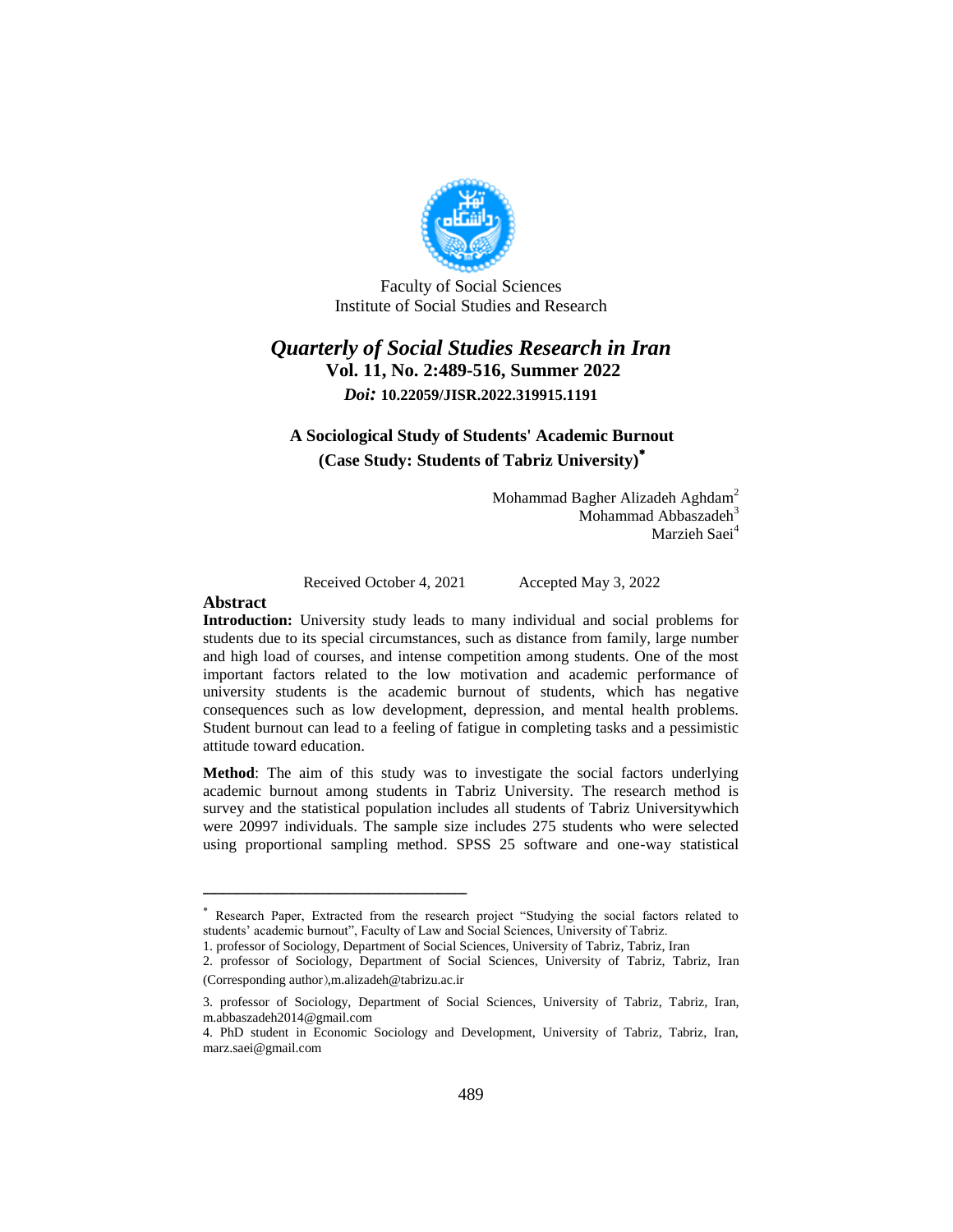analysis of variance tests including t-test, Pearson correlation test and multivariate regression test were used to analyze the data.

**Finding:** The theoretical background of the study and the variables derived from it suggest that the use of mass media has a direct influence on academic burnout and that educational equity and the quality of academic life have an inverse influence on students' academic burnout. Also, the results of comparing the mean difference between students' burnout in terms of gender and employment status show that the rate of women and men and students' burnout are different from each other and statistically significant in terms of different employment status. The results of the regression analysis also show that the variables of educational equity, quality of academic life, and media use can explain a total of 47% of the changes in the dependent variable of academic burnout.

**Results and Conclusion:** Based on the research findings, it can be said that various factors can be effective in students' academic burnout, and in general, the variables and social factors prevalent in the university environment have a direct impact on the prevalence of burnout among students. If the quality of the university environment and educational relationships among students are improved, students' academic performance is likely to improve.

**Keywords:** Academic Burnout, Educational Justice, Quality of Academic Life, Academic Inefficiency, Mass Media.

#### **References**

- Acheaw, M., Owusu, L., & Agatha, G. (2015), "Use of Social Media and its Impact on Academic Performance of Tertiary Institution Students: A Study of Students of Koforidua Polytechnic, Ghana", **Journal of Education and Practice**, No. 6: 94-101.
- Adlipour, S., Ghasemi, V., & Kianpour, M. (2013), "Facebook Social Network and National Identity of the Youth", **Quarterly Journal of National Studies**, No. 4: 141-164. *(In Persian)*
- Akbari, E., Shokouhi, Sh., & Akbari Golzar, M. (2017), "Addiction to Mobile Social Network and Academic Performance (Case Study: Shiraz University Students)", **Quarterly Journal of Sociological Studies**, No. 2: 585-609. *(In Persian)*
- Ahookhosh, P., & Alibeigi, A. H. (2017), "Factors Affecting Academic Burnout of Agricultural Students and Natural Resources of Razi University", **Quarterly Journal of Agricultural Education Management Research**, No. 40: 44-55. *(In Persian)*
- Aqayousefi, A. R., Fathi Ashtiani, A., Ali Akbari, M., & Imanifar, H. (2015), "The effectiveness of structuralism on marital conflicts, and social welfare",

**Quarterly Journal of Clinical Psychology and Personality**, No. 2: 128-115. *(In* 

#### *Persian)*

 Bakhshizadeh, H. (2021), "The relationship between media consumption and fear of crime among the citizens of Tehran", Q**uarterly Journal of Social Research Studies in Iran**, No. 1: 277-312. *(In Persian)*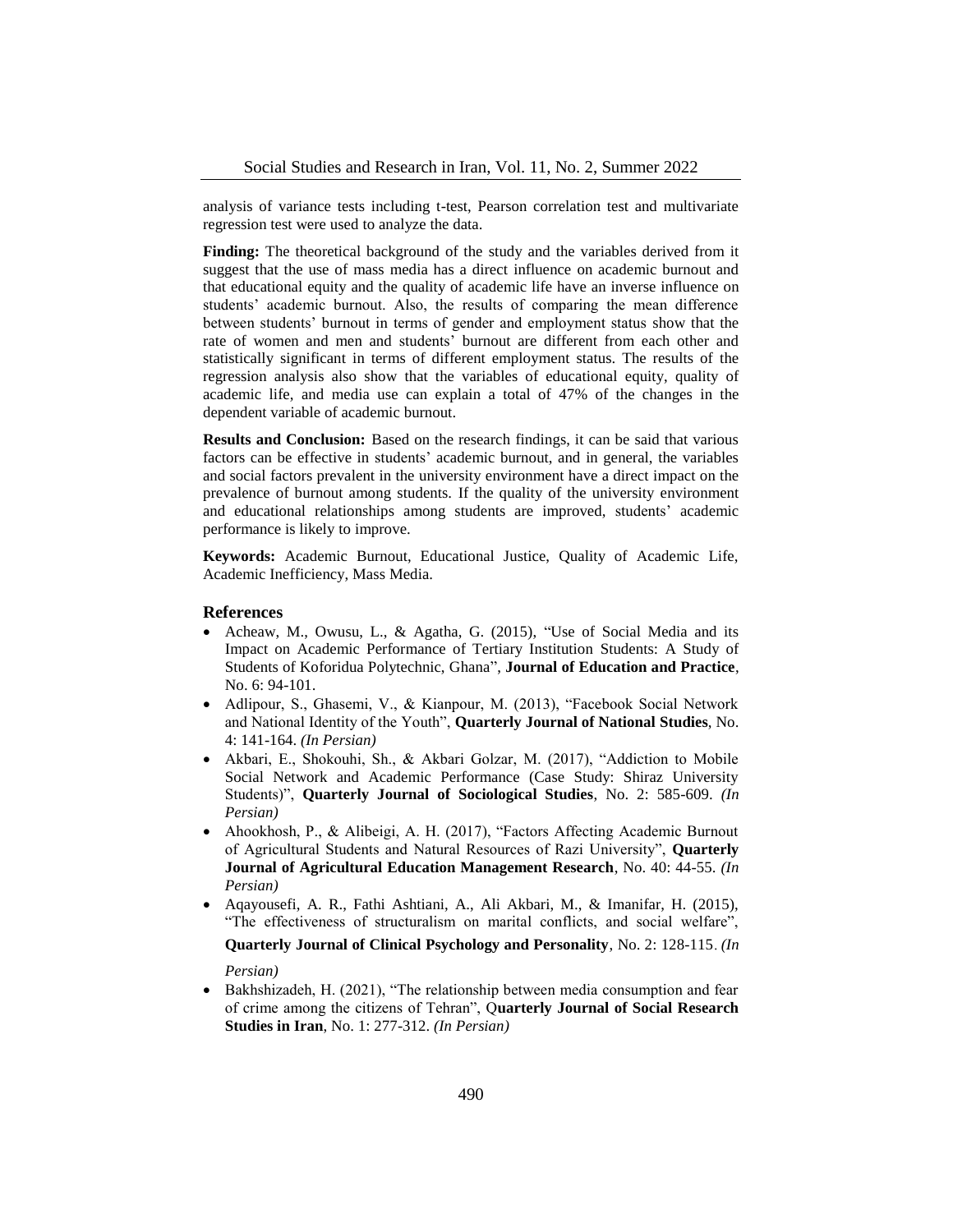- Benjamin, M. (1994), "The quality of student life: Toward a coherent conceptulization", **Social Indicators Research**, No. 31, 205-264.
- Bernhard, C. (2007), A survey of burnout among college music majors", **Journal of College Student**, No. 2: 392-401.
- Costanza, R. (2007), "Quality of life: An approach integrating opportunities, human needs, and subjective well-being", **Ecological Economics**, No. 2-3: 267- 276.
- Dibai Saber; M., Mir Arab, & Razi, R. (2019), "The relationship between perceived educational justice and students' academic performance", **Quarterly Journal of Organizational Culture Management**, No. 1: 125-143.
- Eldridge, C. M. (2012), "Principles leading for Educationsl Equity: Socail Justice in Action", **Dissertation submitted to the Faculty of the Graduate School of the University of Maryland**, College Park, in partial fulfillment of the requirements for the degree of Doctor of Education.
- Gilbert M., Talaue, A., AlSaad, N. A., & Alwaleed AlHugail, S. A. (2018), "The Impact of Social Media on Academic Performance of Selected College Students"**, International Journal of Advanced Information Technology (IJAIT)**, No. 4/5: 27-35.
- Golparvar, M. (2010), "Study of the role of academic ethics, justice and educational injustice in students' civic-educational behaviors", **Quarterly Journal of New Thoughts in Educational Sciences**, No. 5: 26-48. *(In Persian)*
- Giourian, H. (2012), "Study of the impact of media on social capital", **Quarterly Journal of Media Studies**, No. 16: 29-36.
- Gupta, C. P., Singh, B., & Marwaha, T. (2013), Relationship between social media and academic performance in distance education", **Universal Journal of Educational Research**, No. 3: 185-190.
- Hatamian, P., Sepehrinejad, M. (2015), "Predicting the academic burnout based on the difficulty of emotional control and social support among nursing students", **Journal of Education Strategies in Medical Sciences**, No. 1: 59-65. *(In Persian)*
- Hemmati, R., & Sadeghi, A. (2018), "An Analysis of Academic Burnout among Students of the Isfahan University", **Quarterly Journal of Social Issues in Iran**, No. 2: 232-257. *(In Persian)*
- Hosseinpour, E., Asgari, A., & Ayati, M. (2016), "The relationship between Internet and mobile phone addiction with students' academic burnout", **Quarterly Journal of Information and Communication Technology in Educational Sciences**, No. 4: 59-73. *(In Persian)*
- Haghighi, M. A., & Ahmadi, H. R. (2009), "Study of the effect of educational justice on staff performance", **Quarterly Journal of Educational Culture Management**, No. 20: 79-101. *(In Persian)*
- Jacobs, S., & Dodd, D. (2003). "Student burnout as a function of personality, social support, and workload", **Journal of College Student Development**, No. 3: 291-303.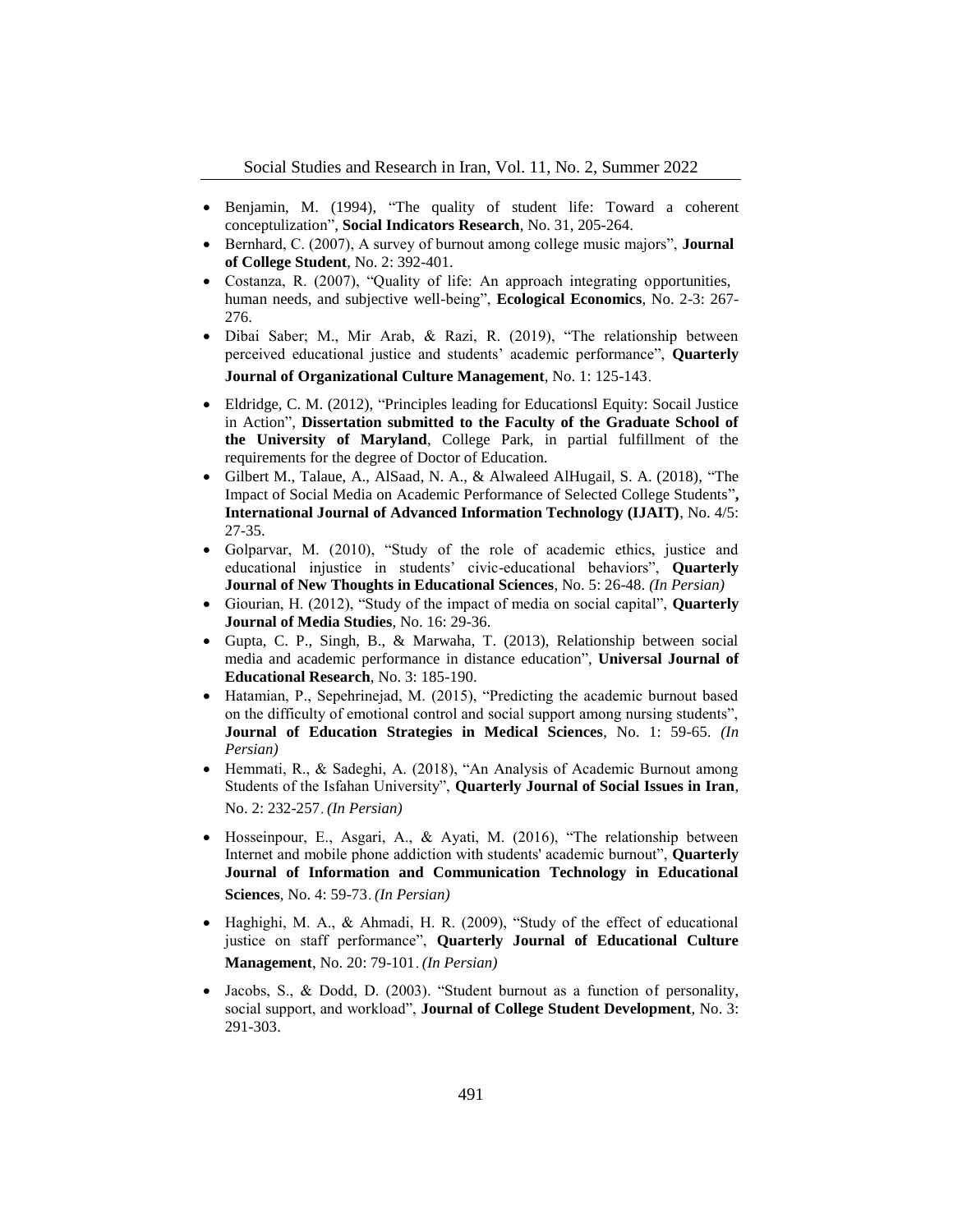- Law, D. (2007). "Exhaustion in university students and the effect of coursework involvement", **Journal of American College Health**, No. 4: 239-245.
- Marzooqi, R., Heidari, M., & Heidari, E. (2013), "Study of the relationship between educational justice and academic burnout among the students of the social welfare and rehabilitation sciences", **Quarterly Journal of Developmental Steps in Medical Education Center for Studies and Development of Medical Education**, No. 3: 328-334. *(In Persian)*
- Memar, S., Adlipour, S., & Khaksar, F. (2012), "Virtual social networks and identity crisis in Iran", **Quarterly Journal of Social Studies and Research in Iran**, No: 4: 155-176. *(In Persian)*
- Mahdi, R. (2016), "Quality of students' university life (case study: state universities in Tehran)", **Quarterly Journal of the Iranian Higher Education Association**, No. 3: 1-26. *(In Persian)*
- Mohammadi, M., Keshavarzi, F., & Heidari, E. (2014), "Presenting a causal model of university environment quality, academic and social cohesion and academic burnout", **Quarterly Journal of Psychological Methods and Models**, No. 15: 11-28. *(In Persian)*
- Noh, H., Shin, H., & Lee, S. M. (2013). "Developmental Process of academic burnount among Korean middle school students", **Journal of Learning and Individual Differences**, No. 28: 82-89.
- Raphael, D., Renwick, R., Brown, I., & Rootman, I., (1996), "Quality of life indicators and health: current status and emerging conceptions", **Soc. Indicators Res**, No. 1: 65–88.
- Ritzer, G. (2014), **Sociological Theory**, Translated by: H. Naebi, 1<sup>st</sup> edition, Tehran: Ney Publication. *(In Persian)*
- Rosen, L. D., Whaling, K., Rab, S., Camer, L. M., & Cheever, N. A. (2013). "Is Facebook creating "disorders"? the link between clinical symptoms of psychiatric disorders and technology use, attitudes and anxiety", **Computers in Human Behavior**, No. 3: 1243e1254.
- Salmela-Aro, K., Kiuru, N., Pietikäinen, M., & Jokela, J. (2008). "Does school matter? The role of school context in adolescents' school-related burnout", **European Psychologist**, No. 1: 12-23.
- Salmela-Aro, KY h. Savolainen & L. Holopainen (2008). "Depressive Symptoms and School Burnount during Adolescence"**, Journal of Youth and Adolescence**, No. 6: 34-45.
- Samson, A., Arekete, D., M., Okewole, B., O., & Oguntunde, G., P., O. (2017). "Impact of Social Networking Media Usage on the Academic Performance of Students of the Redeemer's University", **International Journal of Engineering Research and Development**, No. 10: 56-66.
- Schaufeli W., Martinez I., Marquez-Pinto A. (2002). "Burnout and engagement in university students- a cross national study"**, Journal of Cross-Cultural Psychology**, No. 5: 464-481.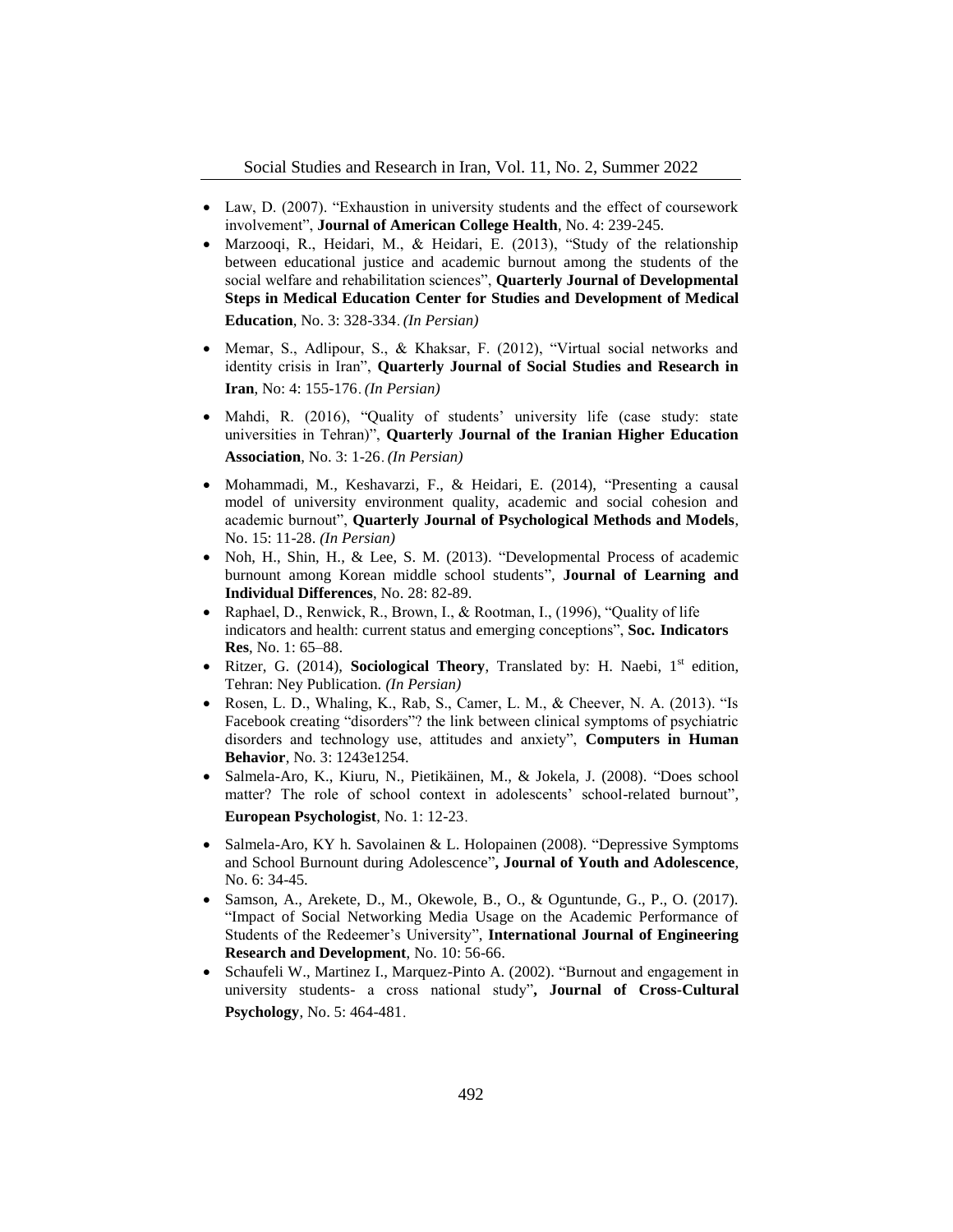- Sheikh Al-Islami, A., Karimianpour, G., Veisi, R. (2014), "Predicting academic burnout based on the quality of university life and employment hope among the students", **Quarterly Journal of Educational Psychology**, No. 39: 25-63. *(In Persian)*
- Sirgy, M. J, Rahtz, D., Cici, M., & Underwood, R. (2000). "A method for assessing residents satisfaction with community- based services: A quality- oflife perspective", **Social Indicators Research**, No. 49: 279-316.
- Tukaev, S. V., Vasheka. T., V., & Dolgova. O. M. (2013). "The Relationships between Emotional Burnout and Motivational, Semantic and Communicative Features of Psychology Students", **Journal of Procedia - Social and Behavioral Sciences**, No. 82: 553–556.
- Vesali, S., & Tavakol, M., M. (2012), "Study of the impact of social capital on quality of life in Tehran", **Quarterly Journal of Urban Studies**, No. 2: 197-220.
- Wang, C. W., Ho, R. T., Chan, C. L., & Tse, S. (2015). "Exploring personality characteristics of Chinese adolescents with internet-related addictive behaviors: trait differences for gaming addiction and social networking addiction", **Addictive Behaviors**, No. 42: 32e35.
- Weckwerth A., & Flynn, D. (2006). "Effect of sex on perceived support and burnout in university students", **Journal of College Student**, No. 2: 237-249.
- Wiskermi, H., Ali., Sadeghi, M., & Khalili Gashnigani, Z. (1397). "Investigating academic burnout and its relationship with cognitive emotion regulation strategies and academic resilience of students of Shahrekord University of medical sciences", **Journal of Educational Strategies in Medical Sciences**, No. 1: 133- 138.
- Yang, H., J. (2004). "Factors affecting student burnout and academic achievement in multiple enrollment programs in Taiwans technical- vocational colleges", **Journal of Educational Development**, No. 3: 283-301.
- Yildirim, I. (2008). "Relationships between burnout, sources of social support and sociodemographic variables", **Social Behavior and Personality: An International Journal**, No*.* 5: 603-616.
- Yousefi, N., Pasha S., H., & Sharifi, N. (2018), "Structural pattern of academic burnout based on the perceived social support, educational justice and students' academic motivation", **Journal of Applied Psychology**, No. 47: 418-438. *(In Persian)*
- Zaier Kaabe, R. (2018), "Discourses of Justice in Iran", 1<sup>st</sup> Edition, Tabriz: Tamay Publication. *(In Persian)*
- Zhang, Y., Gan, Y., Cham, H. (2007). "Perfectionism, academic burnout and engagement among Chinese college students: a structural equation modeling analysis", **Journal of Personality and Individual Differences**, No. 6: 129-1540.
- Zoghbi-Manrique-de-Lara, P., & Ting-Ding, J-M. (2017). "Task and contextual performance as reactions of hotel staff to labor outsourcing: The role of procedural justice", **Journal of Hospitality and Tourism Management**, No. 33: 51-61.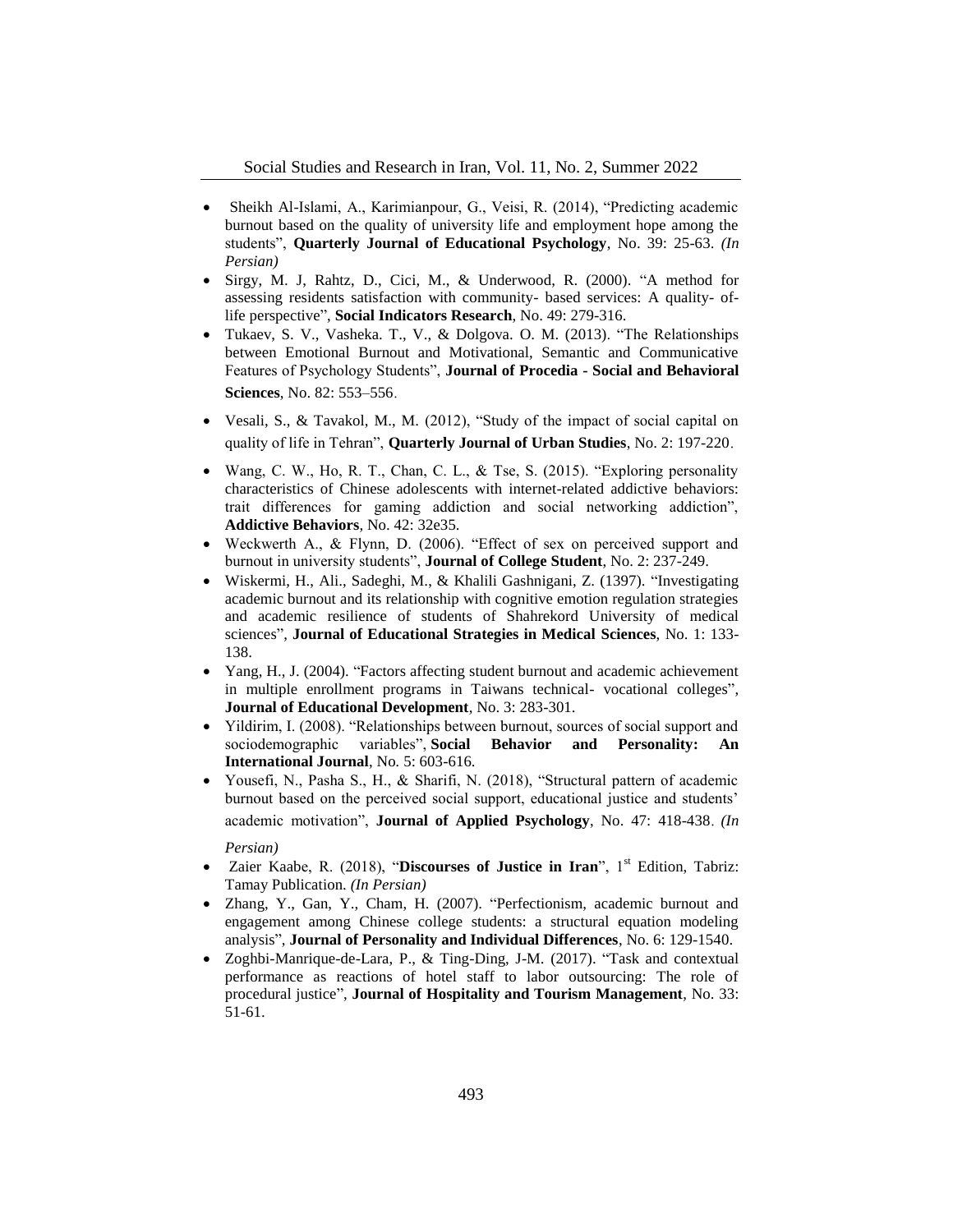Social Studies and Research in Iran, Vol. 11, No. 2, Summer 2022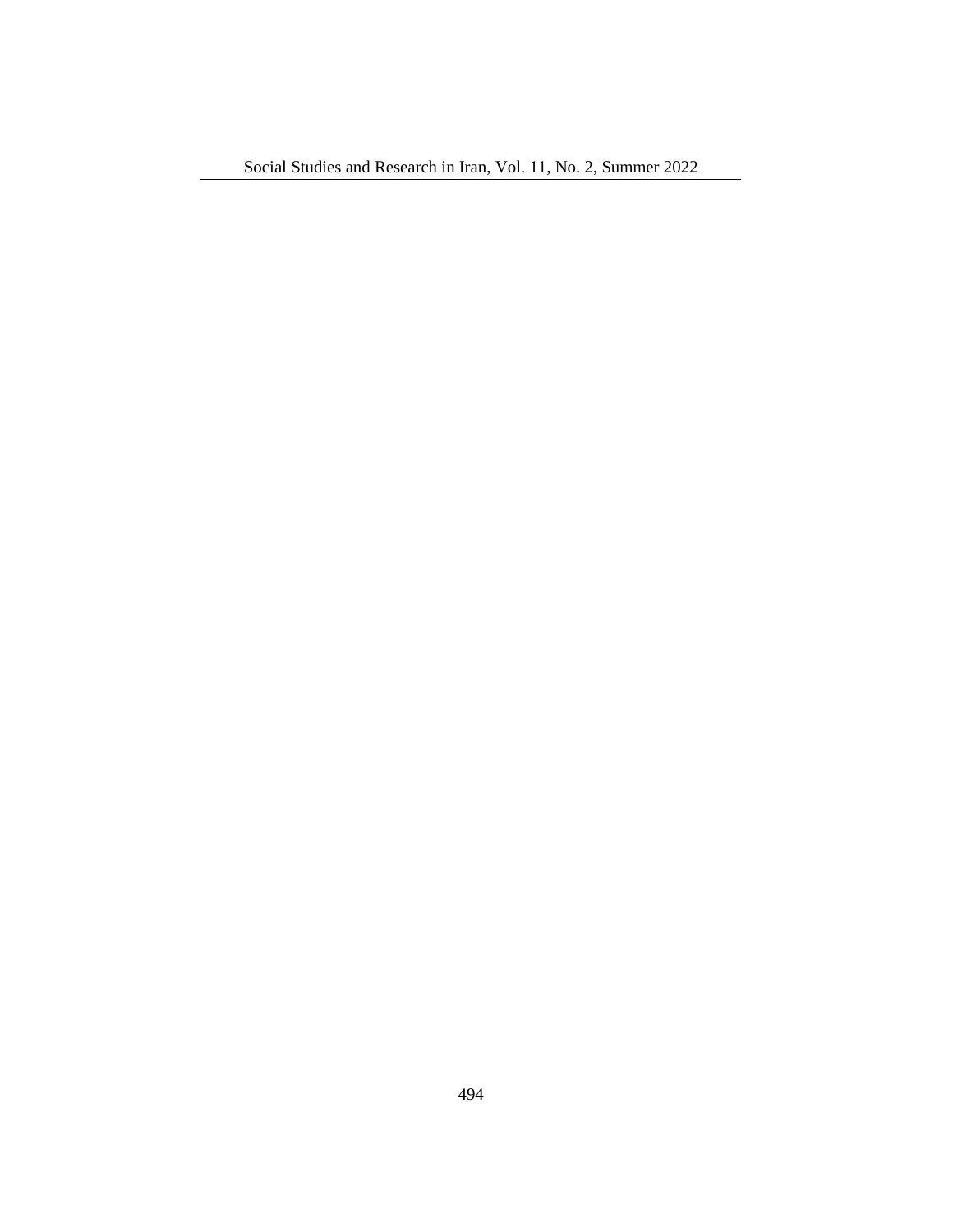رالعات و تحقیقات اجتماعی د.ابران / دورهٔ ۱۱، شارهٔ ۲، مابسآن ۱۴۰۱: ۴۸۹-۱۶۶ ما ش **مطالعۀ جامعهشناختی فرسودگی تحصیلی دانشجویان**  \* )مورد مطالعه: دانشجویان دانشگاه تبریز( 1 محمدباقر علیزادهاقدم 2 محمد عباسزاده مرضیه ساعی آ تاریخ دریافت: 1400/7/12 تاریخ پذیرش: 1401/2/13 **Doi: 10.22059/JISR.2022.319915.1191**

**چکیده**

دورۀ دانشجویی بهدلیل شرایط خاص از جمله دوری از خانواده، حجم زیاد دروس، رقابتهای فشرده و... زمینهساز مشکالت فردی و اجتماعی زیادی برای دانشجویان است. یکی از عوامل مهم کاهش انگیزش و افت عملکرد تحصیلی دانشجویان که زمینهساز پیامدهای منفی مانند کاهش رشد و پیشرفت دانشجویان، افسردگی و آسیب به سالمت روانی است، مسئلۀ فرسودگی تحصیلی در بین دانشجویان است. فرسودگی تحصیلی میتواند در ایجاد احساس خستگی نسبت به انجام تکالیف درسی و نگرش بدبینانه به تحصیل مؤثر باشد. این پژوهش با هدف بررسی عوامل اجتماعی مرتبط با فرسودگی تحصیلی دانشجویان دانشگاه تبریز به انجام رسیده است. روش پژوهش پیمایش است و جامعۀ آماری آن شامل تمام دانشجویان دانشگاه تبریز است که طبق آمار ارائهشده 20،997 نفر است. حجم نمونه برابر با 275 و شیوۀ نمونهگیری، طبقهای متناسب با حجم است. پشتوانۀ نظری تحقیق و متغیرهای مستخرج از آنها بیانگر این است که استفاده از رسانه بر فرسودگی تحصیلی تأثیر مستقیم و متغیرهای عدالت آموزشی و کیفیت زندگی دانشگاهی بر فرسودگی تحصیلی دانشجویان تأثیر معکوس دارد. نتیجۀ بررسی تفاوت میانگین میزان فرسودگی تحصیلی دانشجویان برحسب متغیر جنسیت و وضعیت اشتغال پاسخگو نشاندهندۀ آن است که میزان فرسودگی تحصیلی در بین زنان و مردان و دانشجویان با وضعیت اشتغال مختلف، متفاوت و معنادار است. نتایج بررسی تحلیل رگرسیونی نیز نشان میدهد درمجموع متغیرهای عدالت آموزشی، کیفیت زندگی دانشگاهی و میزان استفاده از رسانه، 47 درصد از تغییرات مربوط به فرسودگی تحصیلی را تبیین میکنند. براساس نتایج میتوان گفت فرسودگی تحصیلی از جمله متغیرهایی است که عوامل مختلفی در ایجاد آن میتوانند مؤثر باشند و درمجموع ترکیب متغیرهای مطرح در محیط دانشگاه و عوامل اجتماعی در شیوع فرسودگی تحصیلی در بین دانشجویان دارای تأثیر مستقیم است. زمانی که کیفیت محیط دانشگاه و روابط آموزشی موجود در آن بهبود یابد، زمینۀ رشد و پیشرفت هرچه بهتر دانشجویان فراهم خواهد شد. **واژههای کلیدی:** فرسودگی تحصیلی، عدالت آموزشی، کیفیت زندگی دانشگاهی، ناکارآمدی تحصیلی، رسانههای جمعی.

<sup>\*</sup>مقالۀ پژوهشی، مستخرج از رسالۀ دکتری با عنوان »بررسی عوامل اجتماعی مرتبط با فرسودگی تحصیلی دانشجویان»، دانشکدۀ حقوقّ و علوم اجتماعی دانشگاه تبریز.

۱. استاد گروه علوم اجتماعی، دانشگاه تبریز، تبریز، ایران m.alizadeh@tabrizu.ac.ir

۲. استاد گروه علوم اجتماعی دانشگاه تبریز، تبریز، ایران، m.abbaszadeh2014@gmail.com

<sup>.3</sup> دانشجوی دکتری جامعهشناسی اقتصادی و توسعه، دانشگاه تبریز، تبریز، ایران )نویسندۀ مسئول(،

marz.saei@gmail.com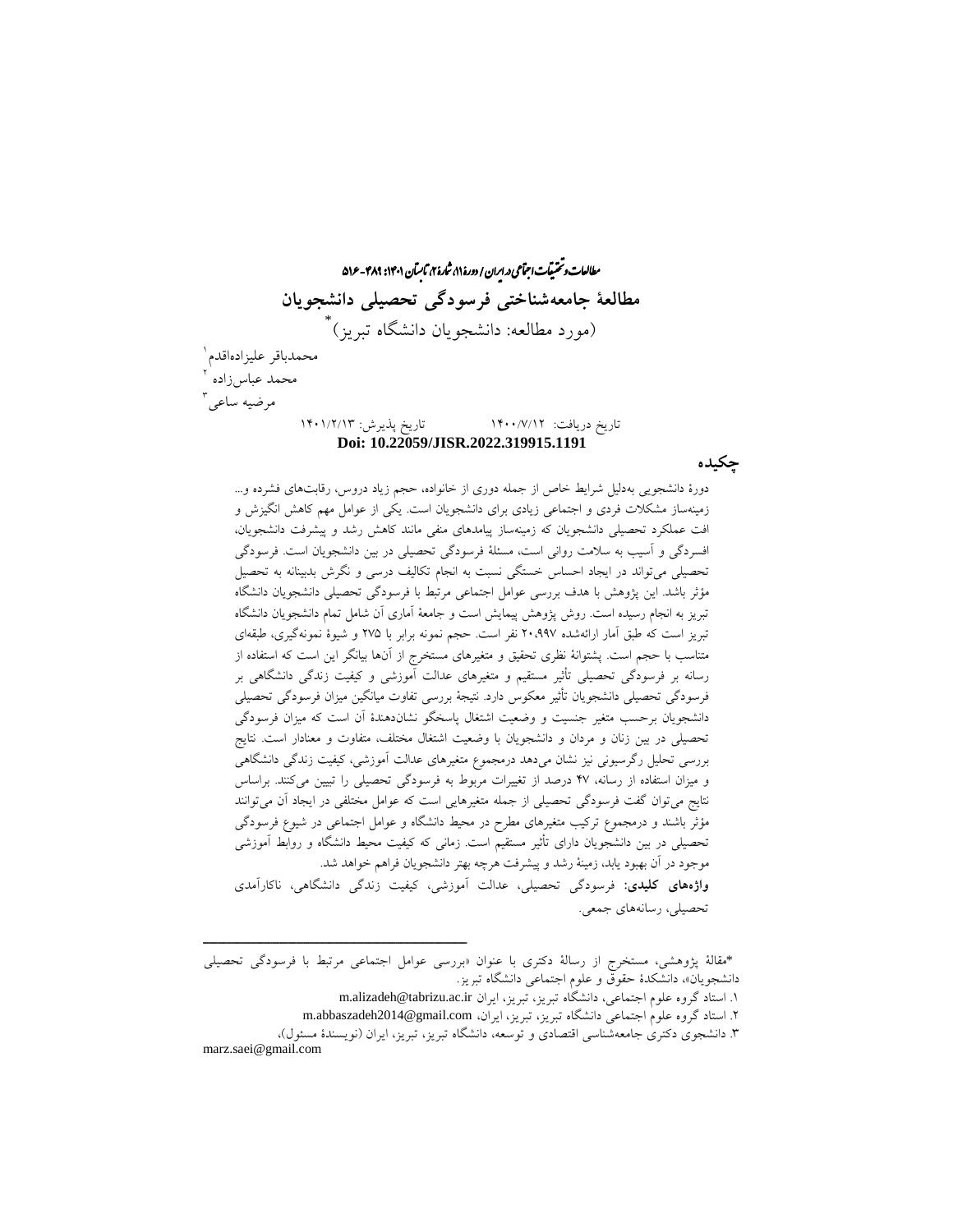## **مقدمه و طرح مسئله**

در جامعۀ ما، دانشجویان از دو منظر شایان توجه و اهمیت بیشتری هستند: اول آنکه در گسترۀ عمر خود، پرتوانترین و آمادهترین دوران را سپری میکنند و دوم آنکه از بین جوانان به لحاظ توانمندی ذهنی و استعدادهای تحصیلی، دانشجویان گروهی برگزیده هستند. از همینرو انتظار میرود دانشجویان الگوهای موفقیت در جامعه باشند، اما در برخی موارد در موقعیتهای تحصیل با چالشهایی مواجه میشوند؛ چالشهایی که اگر منفی قلمداد شوند، توانمندیهای دانشجویان را کاهش میدهند و درصورت تکرار، پدیدهای به نام فرسودگی تحصیلی ٰ رخ می دهد (ویسکرمی و همکاران، ۱۳۹۷: ۱۳۴).

فرسودگی<sup>1</sup> حالتی از خستگی ذهنی و هیجانی است که از نشانگان مزمن مانند گرانباری نقش، فشار و محدودیت زمانی و نبود منبعهای الزم برای انجام وظایف و تکلیفهای محولشده نشئت میگیرد. سه مؤلفۀ فرسودگی تحصیلی عبارتاند از: خستگی تحصیلی، خستگی هیجانی و بدبینی تحصیلی، و ناکارآمدی درسی. خستگی تحصیلی<sup>۲</sup> موجب میشود دانشجویان به لحاظ هیجانی و شناختی از محیط تحصیلی خود فاصله بگیرند و احتماالً این راهی برای رویارویی با فشارهای درسی است. خستگی هیجانی و بدبینی تحصیلی ٔ، یک سازوکار رویارویی است که موجب میشود فرد نوعی جدایی از تحصیل و فاصلهگرفتن عاطفی از تحصیل را تجربه کند. بدبینی تحصیلی مربوط به پاسخهای منفی یا بیش از اندازه سرد، نسبت به اوضاع مختلف تحصیلی فرد است که سبب ایجاد نگرش منفی، احساس ناکافیبودن و درنهایت پیدایش شکاف بین دانشجو و دانشگاه میشود. ناکارآمدی درسی<sup>0</sup> به احساس نداشتن ظرفیت و نبود موفقیت و بهرهوری در تحصیل مربوط میشود و با کاهش کارآمدی درسی، بهرهوری، توانایی و روحیه معادل است و دربرگیرندۀ ناتوانی دانشجویان در کنارآمدن با نیازهای تحصیلی است. این نشاندهندۀ کاهش احساس دانشجویان در ارتباط با شایستگی و پیشرفت در مور تحصیلی است (اَهوخوش و علیبیگی، ۱۳۹۶: ۴۵؛ کریستانتو<sup>۲</sup> و همکاران، ۲۰۱۶: ۹۶؛ ناه<sup>۷</sup> و همکاران، ۲۰۱۳: ۸۲؛ هانگ<sup>^</sup> و همکاران، ۲۰۰۷: ۱۵۳۰).

- 7. Noh
- 8. Zhang

<sup>1.</sup> Academic Burnout

<sup>2.</sup> Burnout

<sup>3.</sup> Academic Exhaustion 4. Academic Cynicism

<sup>5.</sup> Academic Inefficacy

<sup>6.</sup> Kristanto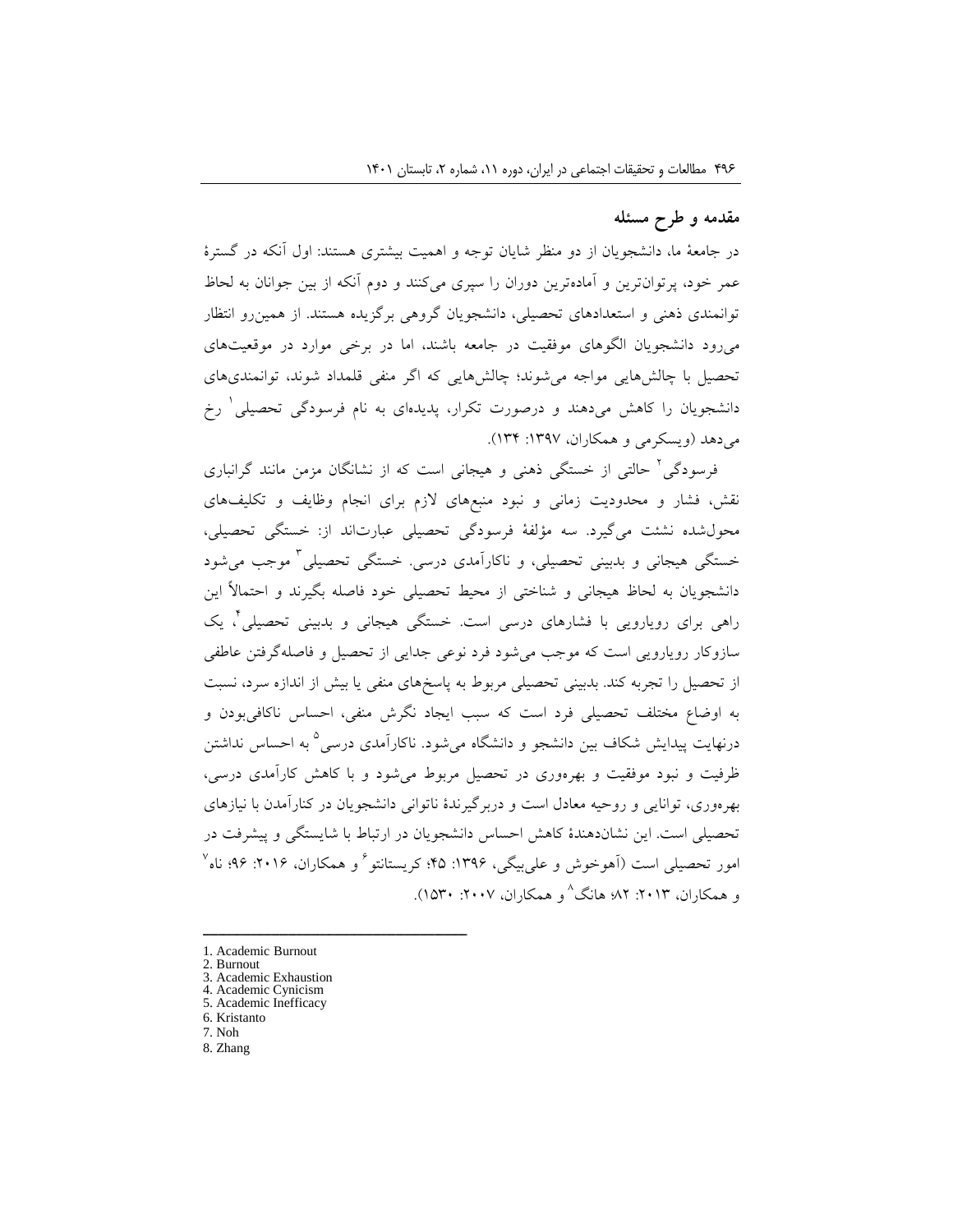فرسودگی تحصیلی ارتباط دانشجویان را با دانشگاه و دانشکده و نیز میزان عالقه و اشتیاق آنها به ادامه تحصیل را تحت تأثیر قرار میدهد و ابزار مهمی برای فهم موضوعاتی مانند عملکرد تحصیلی در دوران تحصیل است. فرسودگی تحصیلی میتواند موجب عدم مشارکت و کاهش انرژی الزم برای انجام فعالیتها شود؛ بهطوریکه دانشجویانی که احساس فرسودگی تحصیلی دارند، انگیزهای برای شرکت در فعالیتهای کالسی ندارند و ویژگیهای رفتاریای مانند غیبتکردن، تأخیر در حضور در کالس و ترک زودهنگام کالس را از خود نشان میدهند. حس مسئولیتپذیری و پاسخگویی در این دانشجویان مشاهده نمیشود و میزان ترک تحصیل در میان آنها بیشتر است. دانشجویان فرسوده اغلب دچار بیعالقگی هستند و یکنواختی کالس برای آنها کسالتآور و خستهکننده است. معموالً عالئمی مانند بیاشتیاقی به مطالب درسی، احساس بیمعنایی در فعالیتهای درسی، احساس ناتوانی در فراگیری مطالب درسی، احساس بیاهمیتی، بیهودگی یا خستگی، تحلیل جسمانی و تخلیۀ هیجانی، احساس شکست و خودارزیابی منفی، نارضایتی و تعارضات اجتماعی را دارند و سرانجام کاهش عملکرد تحصیلی و افت تحصیلی را تجربه میکنند )همتی و صادقی، ١٣٩٧: ٢٣٥).

عوامل مختلفی در ایجاد فرسودگی تحصیلی دخیل است. برخی از پژوهشها نشان میدهد عوامل موقعیتی مانند جو محیط اَموزشی (سالملا اَرو` و همکاران، ۲۰۰۸)، حمایت اجتماعی` و مقولۀ جنسیت (جاکوبس و داد"، ۲۰۰۳؛ وکورس و فلاین''، ۲۰۰۶؛ حاتمیان و سپهرینژاد، ۱۳۹۷؛ ییلدیریم°، ۲۰۰۸؛ توکاو<sup>۶</sup> و همکاران، ۲۰۱۳)، رشتۀ تحصیلی (برنهارد<sup>۷</sup>، ۲۰۰۷)، موفقیت نحصیلی (چاوفلی و همکاران^، ۲۰۰۲) و کیفیت فعالیت درسی (لو°، ۲۰۰۷)، تجربۀ بیءدالتی، احساس ناامنی، نارضایتی از شرایط آموزشی (توکاو`` و همکاران، ۲۰۱۳) و امید به اشتغال )شیخاالسالمی و همکاران، 1393( میتواند بر فرسودگی تحصیلی دانشجویان مؤثر باشد.

- 1. Salmela Aro
- 2. Socoal Support
- 3. Jacobs & DDodd
- 4. Weckwerth & Flynn 5. Yildirim

- 6. Tukaey
- 7. Bernhard
- 8. Schaufeli et al
- 9. Law
- 10. Tukaey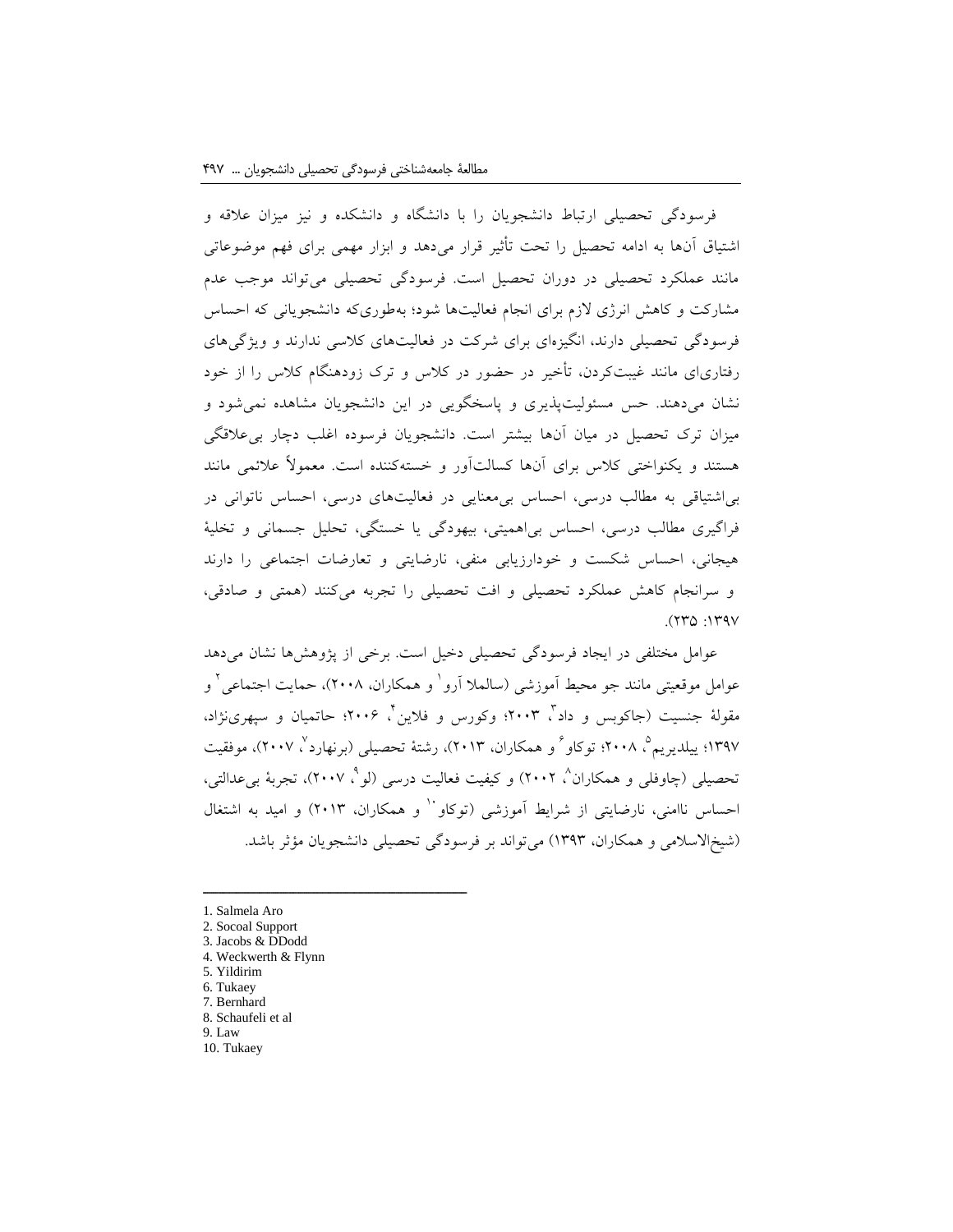توجه به فرسودگی تحصیلی دانشجویان از سوی مسئوالن دانشگاه، اهمیت بسزایی دارد؛ زیرا فرسودگی تحصیلی نهتنها میتواند در سرنوشت علمی دانشجویان تأثیر داشته باشد، بلکه افزایش آن میتواند به سالمت روحی دانشجویان آسیب برساند و آنان را با ناکامیهای مختلفی در دوران تحصیل یا پس از آن در زندگی شخصی و حرفهای مواجه کند؛ درحالیکه با بهبود شرایط تحصیلی، میتوان از فرسودگی تحصیلی دانشجویان جلوگیری به عمل آورد و زمینۀ رشد مهارت و بالندگی در عرصههای مختلف علمی و عملی آنان را فراهم ساخت؛ بنابراین ضروری است که این موضوع مورد توجه قرار گیرد و روی آن تحقیقات فراوانی انجام شود تا ضمن شناسایی عوامل مؤثر بر آن، راههای مقابله با فرسودگی تحصیلی دانشجویان نیز مدنظر قرار گیرد؛ مقولهای که میتواند بستر و مسیر تحقق اهداف نظامهای آموزشی و دانشگاهی را بهخوبی فراهم آورد. با مرور تحقیقات انجامگرفته در حوزۀ فرسودگی تحصیلی میتوان گفت بیشتر مطالعات از دیدگاه روانشناختی و عوامل فردی به این موضوع توجه داشتهاند و از پرداختن به عوامل اجتماعی و آموزشی بهصورت ترکیبی غفلت ورزیدهاند. دانشگاه تبریز از دانشگاههایی است که هرساله تعداد بسیاری دانشجو از سراسر کشور با شرایط اجتماعی مختلف را از شهرهای گوناگون به خود جلب میکند. توجه به مسائل آموزشی دانشجویان در این دانشگاه و عوامل مرتبط با فرسودگی تحصیلی دانشجویان مسئلهای مهم بهنظر میرسد. با توجه به مطالب مذکور در این پژوهش، در پی پاسخگویی به این سؤاالت هستیم: .1 کدام موارد از عوامل اجتماعی مرتبط با فرسودگی تحصیلی دانشجویان هستند؟ ۲. میانگین میزان فرسودگی تحصیلی دانشجویان برحسب متغیرهای جنسیت، وضعیت تأهل و وضعیت اشتغال متفاوت و معنادار است؟

## **پیشینۀ تجربی پژوهش**

در زمینۀ فرسودگی تحصیلی و عوامل مرتبط با آن، تحقیقاتی در داخل و خارج کشور به انجام رسیده است. نتایج پژوهش مرزوقی و همکاران )1392( حاکی از این است که بین دانشجویان زن و مرد از نظر فرسودگی تحصیلی تفاوت معناداری وجود ندارد. بهعالوه یافتهها نشان داد بهبود عدالت آموزشی موجب کاهش فرسودگی تحصیلی در ابعاد مختلف )خستگی هیجانی، بیعالقگی تحصیلی و ناکارآمدی تحصیلی( میشود. شیخاالسالمی و همکاران )1393( در پژوهش خود به این نتیجه رسیدند که بین کیفیت زندگی دانشگاهی و امید به اشتغال با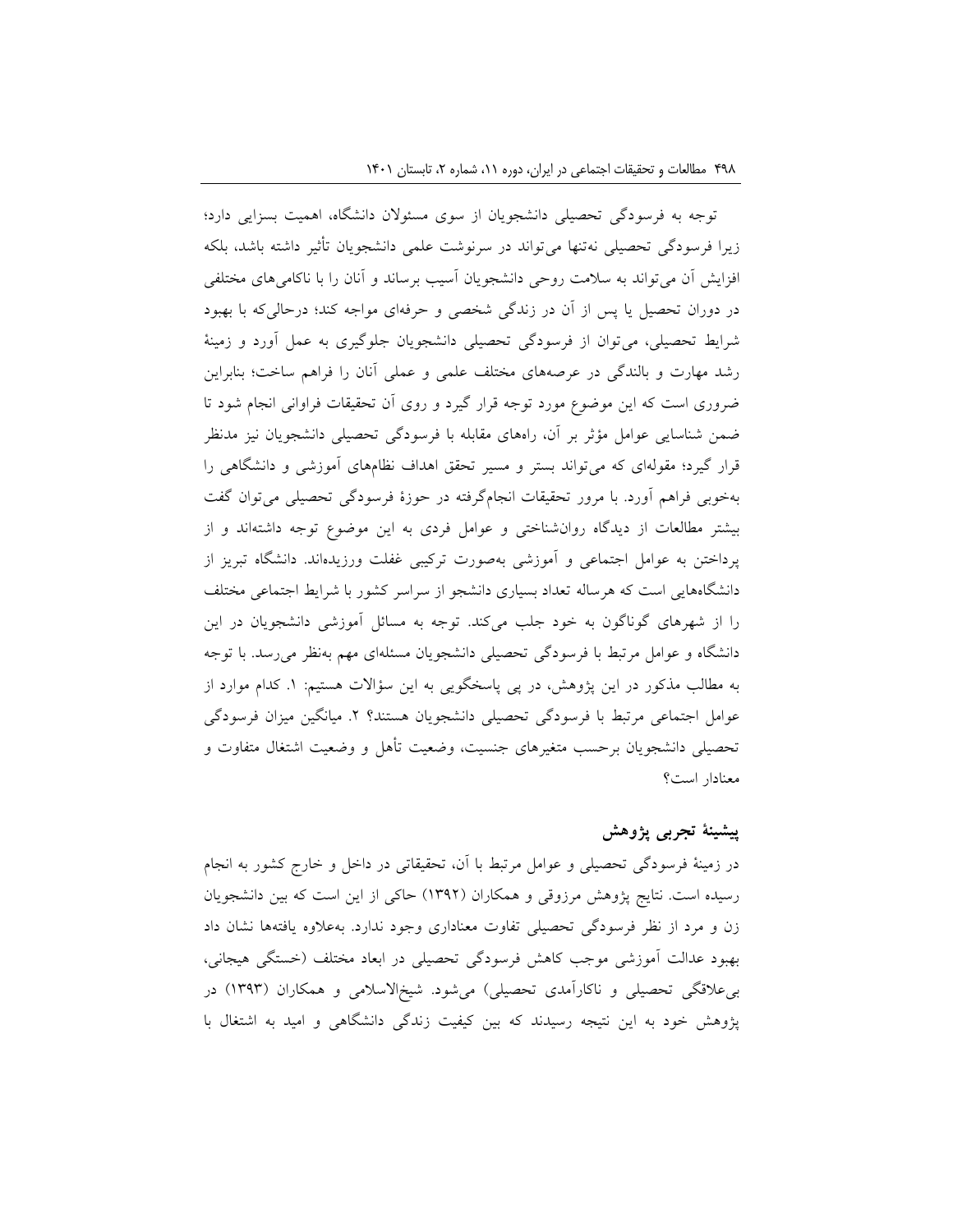فرسودگی تحصیلی دانشجویان رابطۀ منفی و معنادار وجود دارد. همچنین نتایج تحلیل رگرسیون آشکار کرد که کیفیت زندگی دانشگاهی و امید به اشتغال با ضریب تعیین 19 درصد توان پیشبینی فرسودگی تحصیلی را در جهت منفی دارند. نتایج پژوهش حسینپور و همکاران )1395( نشان داد اعتیاد به اینترنت و اعتیاد به تلفن همراه با فرسودگی تحصیلی رابطۀ مثبت معنیدار دارد. یوسفی و همکاران )1397( دریافتند که ضریب مسیر غیرمستقیم بین عدالت آموزشی و فرسودگی تحصیلی و حمایت اجتماعی ادراکشده و فرسودگی تحصیلی منفی است.

نتایج تحقیق یانگ<sup>۱</sup> (۲۰۰۴) نشان داد فرایند ثبتنام چندگانه در میزان فرسودگ*ی* تحصیلی دانشجویان دارای تأثیر معنادار است. همچنین فرسودگی تحصیلی دارای تأثیر منفی بر عملکرد نحصیلی دانشجویان است. سالمو ٔ و همکاران (۲۰۰۸) به این نتیجه رسیدند که تشویق دانشجویان از سوی استاد و ارتباط عادالنه بین این دو میتواند به کاهش فرسودگی دانشجویان منجر شود. نتایج تحقیق کوپتا<sup>۲</sup> و همکاران (۲۰۱۳) حاک<sub>ی</sub> از این بود که دانشآموزان از فیسبوک بهعنوان شبکهای برای دستیابی به اهداف آموزشی و دانشگاهی استفاده میکنند. اچاو و لارسون (۲۰۱۵) در پژوهش خود نشان دادند استفاده از سایتهای رسانههای اجتماعی دارای تأثیر منفی بر عملکرد نحصیلی پاسخگویان بوده است. راهدار<sup>۵</sup> و همکاران (۲۰۱۹) دریافتند بین رضایت از کیفیت خدمات آموزشی و میزان فرسودگی تحصیلی دانشجویان رابطۀ معناداری وجود ندارد. همچنین میزان فرسودگی تحصیلی در بین دانشجویان پسر بیشتر از دانشجویان دختر است.

با مروری که بر نتایج تحقیقات مختلف به انجام رسیده در بخش پیشینه تجربی به انجام رسید، میتوان اذعان کرد که هرکدام از پژوهشهای بهانجامرسیده از یک دیدگاه خاص به موضوع فرسودگی تحصیلی نگریستهاند و میتوان گفت تحقیقاتی که از یک دیدگاه کلی هم به متغیرهای مطرح در محیط آموزشی و دانشگاه و هم از دیدگاه عوامل و زمینۀ اجتماعی مؤثر به موضوع پرداخته باشند، بسیار کم هستند. در این پژوهش، با بررسی عوامل اجتماعی مؤثر، دیدگاهی کلی از عوامل مؤثر در این زمینه ارائه میکنیم. با توجه به چارچوب نظری و پیشینۀ تجربی پژوهش میتوان گفت متغیرهای عدالت آموزشی، کیفیت زندگی دانشگاهی و میزان استفاده از رسانه بر فرسودگی تحصیلی مؤثرند.

- 1. Yang
- 2. Salmela
- 3. Gupta et al
- 4. Acheaw & Larson

ــــــــــــــــــــــــــــــــــــــــــــــــــــــــــــــــــــــــــــــــــــــــــــــــــــــــــــــــــــــــــــــــــــــــــــــــ

5. Rahda et al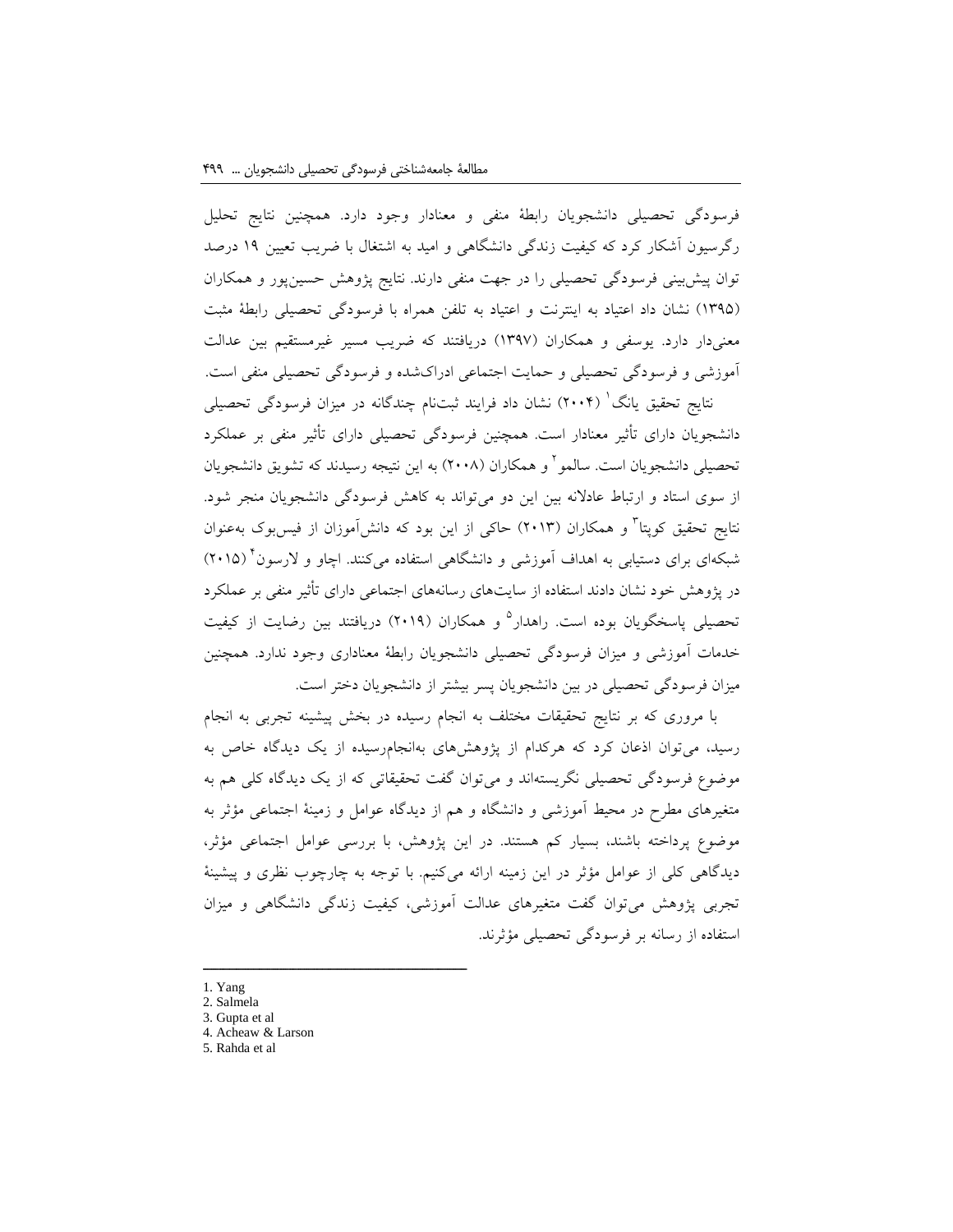## **ادبیات پژوهش**

رشد و بالندگی هر جامعهای مرهون نظام آموزشی آن جامعه است. بر این اساس، همهساله کشورها مبالغ قابلتوجهی از درآمد ملی خود را صرف آموزش عالی میکنند. اما بعضی از عوامل موجب هدررفتن بخشی از این سرمایهگذاری میشوند. در بررسی علل این پدیده، از 1 جمله عوامل تأثیرگذار بر عملکرد تحصیلی دانشجویان، فرسودگی تحصیلی است. فرسودگی تحصیلی در موقعیتهای آموزشی بهعنوان احساس خستگی بهخاطر تقاضاها و الزامات تحصیل (خستگی)، داشتن یک حس بدبینانه و بدون علاقه به مطالب درسی (بی علاقگی) و نیز احساس پیشرفت شخصی ضعیف در امور درسی و تحصیلی (خودکارآمدی شخصی کاهش یافته) تعریف می شود (حسین پور و همکاران، ۱۳۹۵: ۶۰).

فرسودگی تحصیلی سه مؤلفۀ اصلی دارد. مؤلفه اول و آشکارترین نشانۀ فرسودگی، خستگی تحصیلی است که یک بعد ضروری برای تعریف فرسودگی است و بدون آن مفهوم فرسودگی ناقص است. خستگی عاطفی به کاهش انرژی روانی یا تخلیه منابع هیجانی اشاره دارد. افراد با سطح بالای خستگی عاطفی، احساس خلأ روانی میکنند و انرژی یا انگیزۀ اندکی از خودشان به دیگران یا به کارشان نشان میدهند؛ دانشجویان و دانشآموزانی که دچار خستگی هیجانی هستند، احساس میکنند از لحاظ هیجانی تحلیل رفتهاند و بیرمقاند و اینکه در پایان یک روز درسی در محل تحصیل خود، احساس خستگی و فرسودگی دارند. مؤلفۀ دوم بیعالقگی تحصیلی است. عوامل متعددی بر بیعالقگی مؤثر هستند؛ یکی از این عوامل تکراریبودن مطالب درسی و نبود امکان استفادۀ عملی از آنها است که سبب میشود دانشجو به مطالب درسی بیعالقه شود و درس برایش خستهکننده شود. درنتیجه تمایلی به تالش در این موضوعات نشان نمیدهد. مؤلفۀ دوم بیعالقگی تحصیلی یا احساس ناکارایی فردی یا عدم موفقیت فردی است. خودکارآمدی تحصیلی به مجموعه باورهای دانشجویان درمورد تواناییهایشان در انجام تکالیف درسی و تحصیلی اشاره دارد. دانشجویانی که احساس ناکارآمدی تحصیلی میکنند، باور دارند که نمیتوانند بهطور مؤثر مسائلی را که هنگام مطالعاتشان پیش میآید حل کنند و اعتقاد دارند که مشارکت مؤثری در کالس نداشتهاند، بهزعم خودشان دانشجوی خوبی نبودهاند و چیزهای جالبی در طول تحصیل یاد نگرفتهاند (همتی و صادقی، ۱۳۹۷: ۲۳۶–۲۳۷).

<sup>1.</sup> Academic Burnout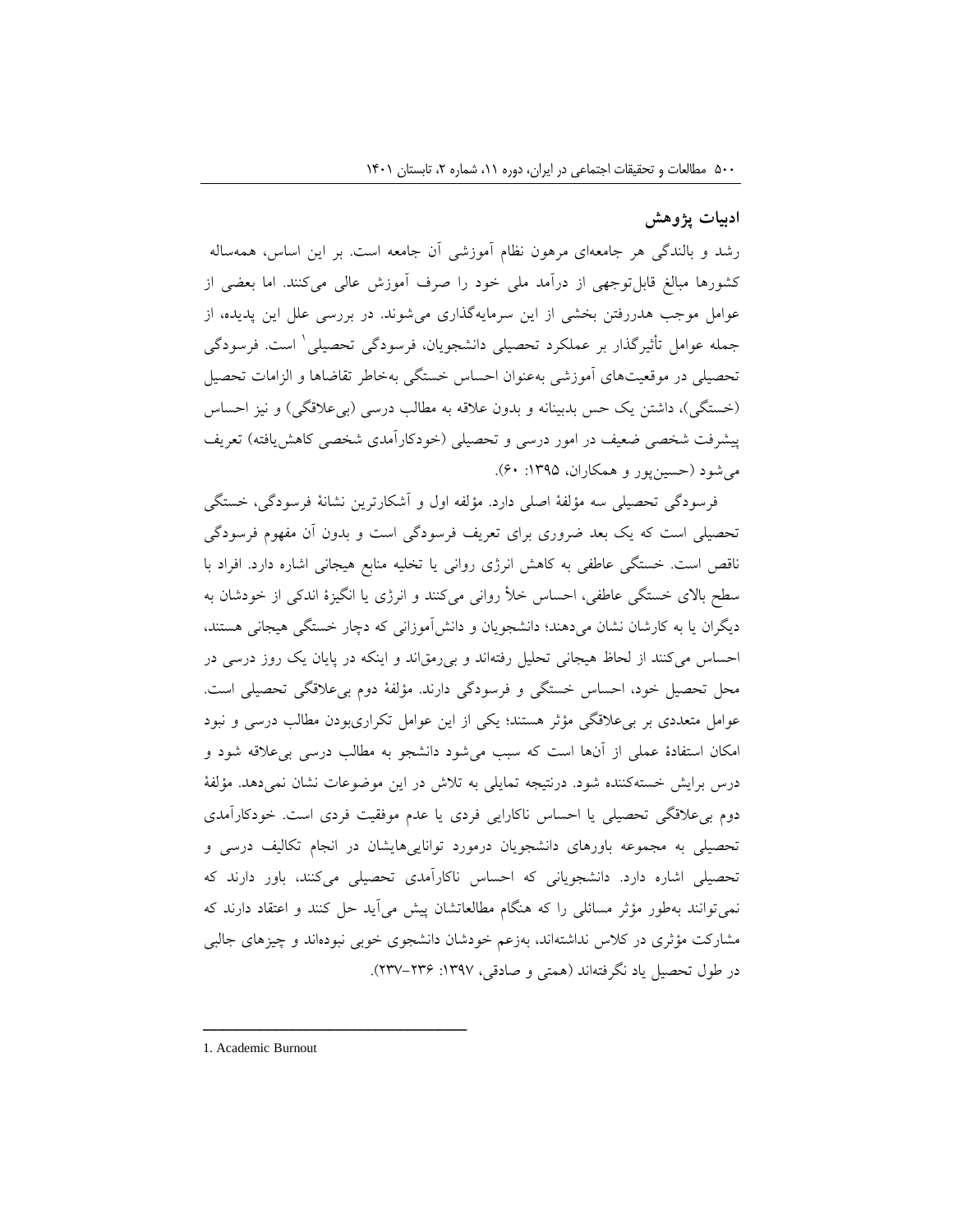مقولۀ عدالت اَموزشی ٰ از جمله متغیرهای جدیدی است که در رابطه با فرسودگی تحصیل<sub>ی</sub> مطرح است؛ چرا که وجود عدالت آموزشی در میان دانشجویان میتواند با فرسودگی تحصیلی 2 آنان ارتباط داشته باشد. سالمال آرو و همکاران )2008( بر این باورند که تشویق دانشجویان از سوی استاد و ارتباطات عادالنه بین استاد و دانشجو میتواند به کاهش فرسودگی دانشجویان منجر شود (سالملا و همکاران، ۲۰۰۸). الدریج ٔ (۲۰۱۲) معتقد است وجود عدالت آموزشی میتواند به ارتقای سطح عملکرد دانشجویانی بینجامد که دارای تفاوتهای فردی در زمینههای مختلفی مانند عملکرد تحصیلی، طبقۀ اجتماعی، اقتصادی و فرهنگی هستند )الدریج، :2012 35(. بهطورکلی عدالت آموزشی در محیط دانشگاه، به معنای فراهمآوردن برابری فرصتهای آموزشی برای دانشجویان است که اغلب به برابری در برخوردهای استاد با دانشجویان بهویژه در کالسهایی که تنوع و تفاوت زیادی بین دانشجویان وجود دارد، مربوط میشود. این شکل از عدالت، به معنای وجود تعامالت و رفتارها و شیوۀ عملکرد مبتنی بر انصاف، برخورد بدون جانبداری، راهنمایی متناسب با توانایی دانشجویان، رعایت عدالت در ارزیابی و ارائۀ امتیازها است که میتواند سبب انتقال حس ارزشمندی به دانشجویان و به دنبال آن، ایجاد رفتارهای مدنی و تحصیلی مطلوب در آنان شود )مرزوقی و همکاران، :1392 212(. طبق تقسیمبندی ادامز<sup>۲</sup> (۱۹۶۳) عدالت را می $\,$ توان به سه نوع توزیعی $\,$ ، رویهای $\,$  و تعاملی $\,$  تقسیم کرد (زوهبی مانریکده لارا و همکاران^، ۲۰۱۷: ۵۲).

عدالت توزیعی آموزشی به قضاوت دانشجویان دربارۀ برابری توزیع پاداش، سطح تعامل یا فرصتهای ارتقا در یک بافت آموزشی اشاره میکند. عدالت رویهای با برداشت افراد از عادالنهبودن رویههای جاری در تصمیمگیری برای جبران خدماتشان سروکار دارد. عدالت مراودهای بیانکنندۀ این موضوع است که کلیۀ مراودات و تعامالت افراد در مسیر رسیدن به نتایج عادالنه باشد؛ یعنی افراد حق ندارند در مسیر رسیدن به اهداف عادالنه مراوداتی غیرعادلانه بین خود و دیگران رقم بزنند (دیبایی صابر و میرعرب رضی، ۱۳۹۸: ۱۳۱–۱۳۲).

ــــــــــــــــــــــــــــــــــــــــــــــــــــــــــــــــــــــــــــــــــــــــــــــــــــــــــــــــــــــــــــــــــــــــــــــــ

5. Distributive Justice 6. Procedural Justice

<sup>1.</sup> Educational Justice

<sup>2.</sup> Selmela Aro

<sup>3.</sup> Eldridge 4. Adams

<sup>7.</sup> Interactive justice

<sup>8.</sup> Zoghbi-Manrique-de-Lara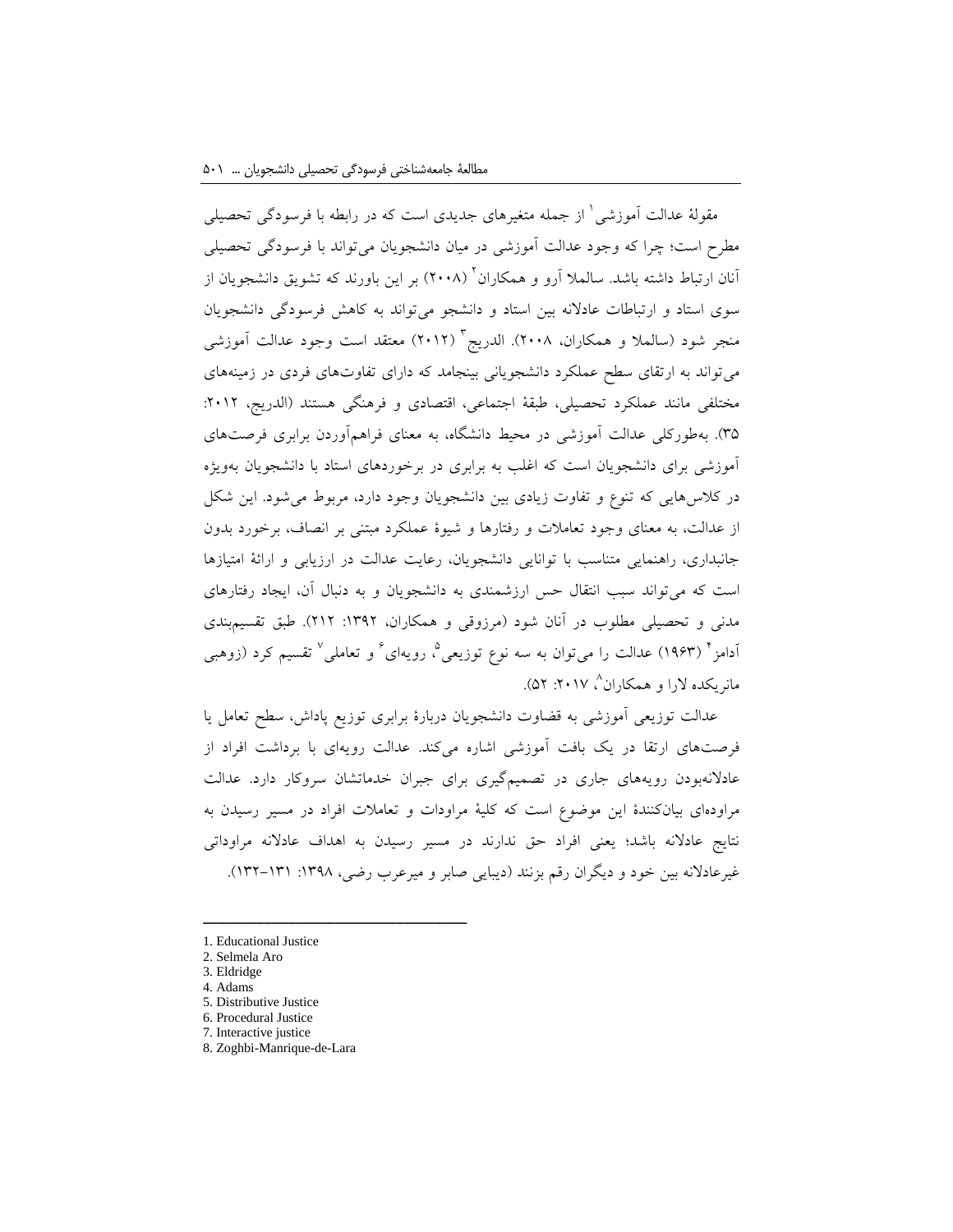از نظر ماکس وبر، نابرابری اجتماعی در رابطۀ اجتماعی انعکاس مییابد. وبر رابطۀ اجتماعی را برای بیان شرایطی بهکار میبرد که دو یا چند نفر در رفتاری مشارکت دارند که در چارچوب آن، هریک از آنان دیگری را به طرز معناداری بهحساب میآورد و درنتیجه رفتار مذکور بر همین اساس جهتگیری میشود. محتوای این جهتگیری متقابل میتواند متغیرترین حاالت را شامل شود که از آن جمله میتوان کشمکش، خصومت، دوستی، وفاداری یا مبادلۀ اقتصادی را نام برد. بر این اساس، نابرابری را به زبان وبری باید نوعی از محتوای رابطۀ اجتماعی تعریف کرد که تماماً عبارت از این احتمال است که افراد بهصورتی تفاوتگذار و تبعیضی رفتار خواهند کرد. همچنین میدانیم که وبر منزلتها را مبنی بر سه عامل قدرت، ثروت و حیثیت میداند؛ پس این درک تطبیقی و درونفهمیشده بهنوبۀ خود به کارکرد درجات معین قدرت، ثروت و حیثیت در تنظیم رابطۀ اجتماعی بستگی دارد )ربانی و همکاران، ۱۳۸۹: ۲۷۵). از دید پیتر بلاو`، انسانها به دلایل گوناگونی که آنان را به برقراری پیوند اجتماعی ترغیب میکند، جذب هم میشوند. بعد از ایجاد اولین پیوندها، پاداشهایی که به همدیگر ارائه میکنند به حفظ و تقویت پیوندها کمک میکند. وضعیت متضاد هم امکانپذیر است و با پاداشهای ناکافی، پیوند اجتماعی تضعیف یا قطع خواهد شد. پاداشهایی که مبادله می شوند یا درونی است (مثل عشق و محبت و احترام) یا بیرونی (مثل پول و کار شخصی). طرفین هم نمی توانند همیشه به هم پاداش برابر بدهند. مبادله هرگاه دستخوش نابرابری شود، در پیوند بین انسانها اختالف قدرت شکل خواهد گرفت )ریتزر، :1393 576-571(. از نظر بالو، عدالت مفهومی است اجتماعی و اجتماع دارای هنجارهایی است که تخطی از آن را ناعادالنه میشمارد و از آنجا که هر سازمانی برای بقای خود دستکم به رضایت کارکنانش نیازمند است، هیچ سازمانی نمیتواند بدون توجه به عالیق کارکنان خود به هستی ادامه دهد. در غیر این صورت، فرودستان احساس خواهند کرد که استثمار می شوند و این امر به مخالفت منجر می شود (توسلی، ۱۳۸۵: ۴۲۶).

از دیگر عوامل مرتبط با فرسودگی تحصیلی دانشجویان، شرایط محیطی و آموزشی، نارضایتی از شرایط آموزشگاهی و بهطورکلی کیفیت زندگی دانشگاهی<sup>۲</sup> است که می¤واند موجب کاهش انگیزش برای یادگیری و تحصیل شود و موفقیت فردی در رشتۀ تحصیلی را

<sup>1.</sup> Peter Blow

<sup>2.</sup> Quality of academic life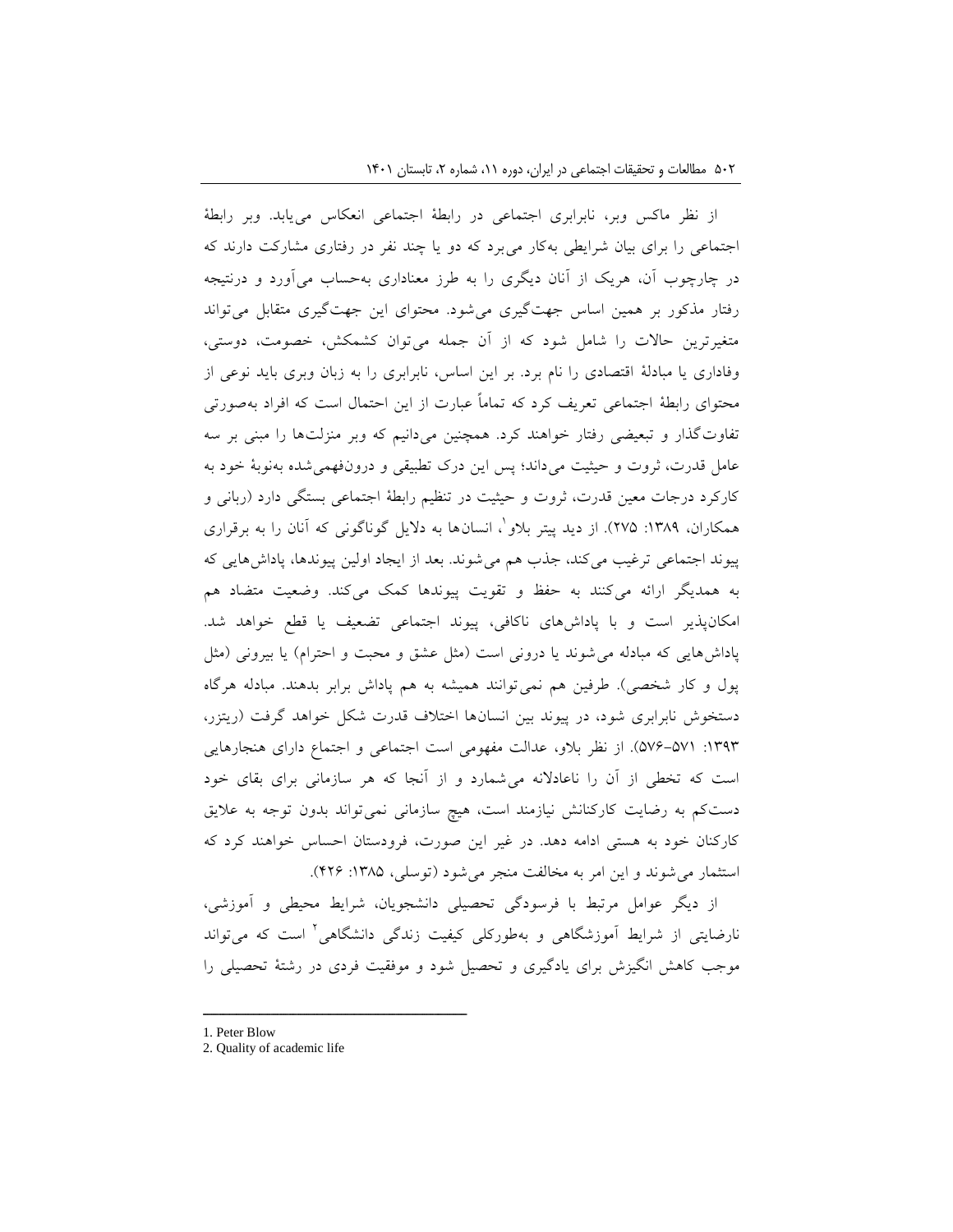تحتالشعاع قرار دهد (شیخالاسلامی و همکاران، ۱۳۹۳: ۲۸). درواقع، کیفیت زندگی دانشجویان نشانۀ بارزی از میزان رضایت آنها از زندگی دانشجویی است. مطابق پژوهشهای انجامشده، میزان رضایت دانشجویان از کیفیت زندگی تأثیر بسیاری بر کیفیت یادگیری آنها دارد و درمجموع موجب ارتقای کیفیت نظام دانشگاهی و اَموزش عالی میشود (بنجامین ٰ، ۱۹۹۴: ۲۰۵–۲۶۴؛ سیرجی و همکاران<sup>۲</sup>، ۲۰۰۰: ۲۷۹–۳۱۶).

کیفیت زندگی مفهوم گستردهای است که معانی گوناگونی برای افراد و گروههای مختلف دارد. برخی آن را بهعنوان قابلیت زیستپذیری یک ناحیه، برخی دیگر بهعنوان سنجههایی برای میزان جذابیت و برخی بهعنوان رفاه عمومی، بهزیستی اجتماعی، شادکامی، رضایتمندی و... نفسیر کردهاند. رافائل و همکاران<sup>۲</sup> کیفیت زندگی را حدی که شخص از امکانات مهم زندگی|ش لذت میبرد، تعریف میکنند (رافائل و همکاران، ۲۰۰۶). کوستالزا و همکاران<sup>۲</sup> کیفیت زندگی را میزان تأمین نیازهای انسانی در ارتباط با ادراکهای افراد و گروهها از بهزیستی ذهنی میدانند )کوستالزا و همکاران، 2007(. از نظر سازمان جهانی بهداشت، کیفیت زندگی، ادراک فردی از وضعیت زندگی در متن نظامهای فرهنگی و ارزشی جامعه و دربارۀ اهداف، نتظارات، استانداردها، علایق و نگرانیهای افراد است. کینگ<sup>0</sup> معتقد است ابعاد مختلفی بر کیفیت زندگی اثر میگذارند و این ابعاد شامل وضعیت اقتصادی-اجتماعی، روحی-روانی و شغلی است. همچنین وی معتقد است بعد خانوادگی، نحوۀ تعامالت خانوادگی و میزان حمایتهای خانوادگی، تأثیراتی بر ایفای نقش اعضا دارد و نقش افراد خانواده در برداشت کلی از کیفیت زندگی را شامل می شود (وصالی و توکل، ۱۳۹۱: ۲۰۶).

یکی از مبانی نظری برای کیفیت زندگی دانشگاهی، توجه همزمان به رویکرد عاملیت انسانی و رویکرد ساختاری نظام دانشگاهی است. رویکرد عاملیتی برای عاملیت دانشجو نقش محوری قائل است و بر آن است که کیفیت زندگی بیشتر ناظر بر ذهنیات، قابلیتها و نوانمندیهای دانشجویان است. از جنبۀ نظری، عاملیت و ساختار مورد توجه گیدنز<sup>۶</sup> است. هدف گیدنز از مبحث عاملیت و ساختار، پیونددادن ایدۀ کنش انسانی با تبیین ساختاری در

<sup>1.</sup> Benjamin

<sup>2.</sup> Sirgy

<sup>3.</sup> Raphael

<sup>4.</sup> Costanza

<sup>5.</sup> King 6. Anthony Giddens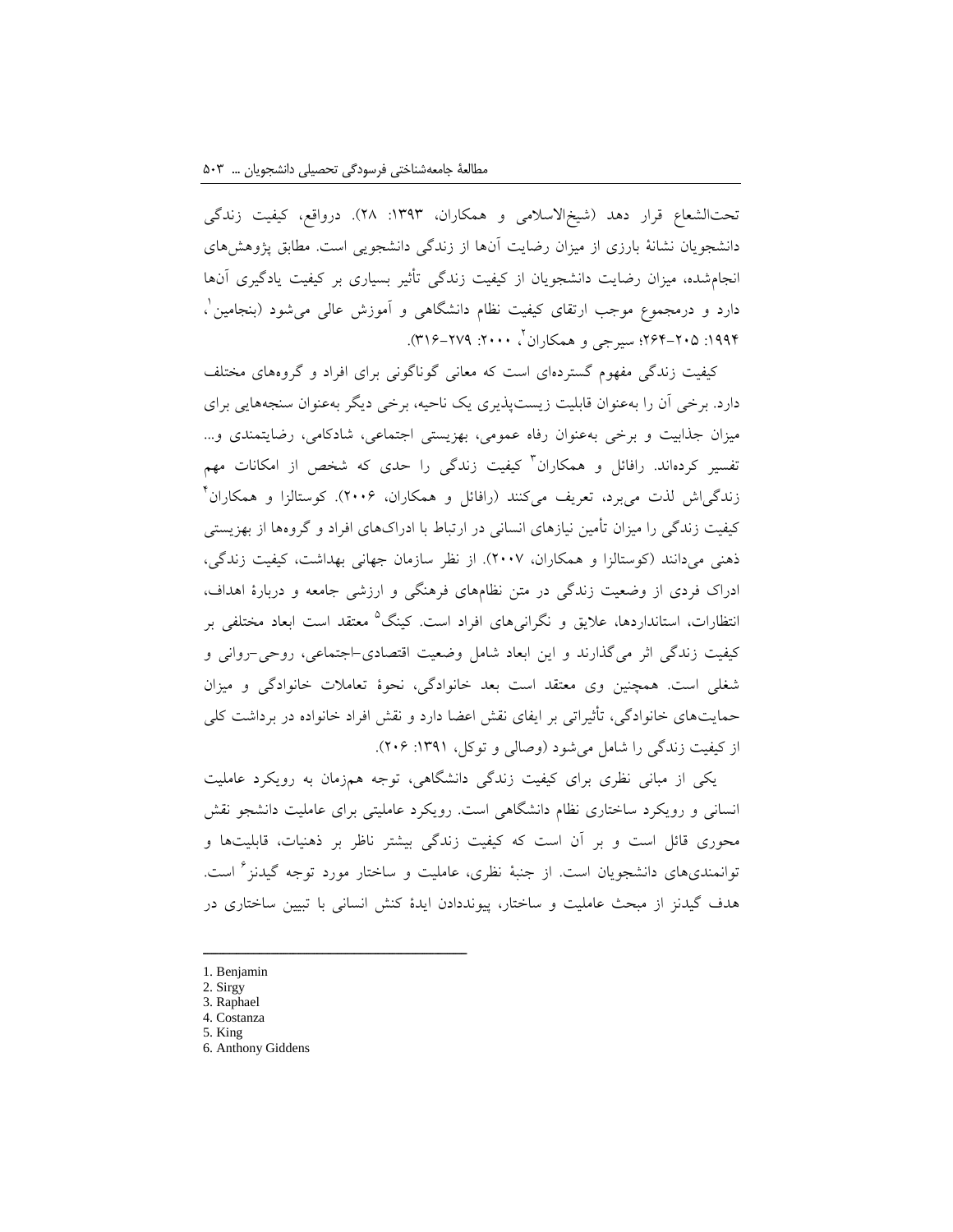تحلیل اجتماعی است. در فلسفههای اجتماعی، کنش و ساختار واژههای متضادی قلمداد میشوند که گیدنز سعی کرده آنها را با هم ربط دهد و نظریۀ متعادل نوینی را ارائه کند. از نظر گیدنز نمیتوان ادعا کرد ساختار، کنش را تعیین میکند یا برعکس. در رویکرد عاملیت انسانی، رویکردهای نیازمحور در حوزۀ مطالعات کیفیت زندگی بسیار رایج است. از میان این رویکردها نظریۀ نیازهای انسانی برای مطالعۀ کیفیت زندگی دانشگاهی دانشجویان جامعیت و تناسب بیشتری دارد. نظریۀ نیازهای انسانی، سطح باالتری از تأمین نیازهای انسانی است. در کیفیت زندگی دانشگاهی نیازهای انسانی میتواند با توجه به رسالت و اهداف آموزش عالی، دانشگاه و دانشجویان شامل نیازهای علمی و آموزشی، تغذیه، اسکان، کالبد و فضای دانشگاه، بهداشت و درمان، ارتباط با دیگران، توجهدیدن، رشد فردی و تأمین آینده، امکانات و تسهیالت زندگی موقت دانشجویی و نظایر آنها باشد (مهدی، ۱۳۹۵: ۸).

براساس رویکرد ساختاری، کیفیت زندگی دانشگاهی دانشجویان یک مفهوم کامل و جامع است و تمامی بخشها، ابعاد و عوامل مؤثر بر آن مورد توجه قرار میگیرند. در این رویکرد، دانشگاه و کیفیت زندگی دانشگاهی بهعنوان یک کلیت تعریف میشود. در این رویکرد، به همۀ عوامل مرتبط با کیفیت زندگی دانشگاهی نظر اعضای هیئتعلمی، عوامل آموزشی، عوامل اجتماعی، امکانات و تسهیالت، کالبد و فضای دانشگاه و دانشکده و نظایر اینها توجه صورت میگیرد. درواقع، سطح کیفیت زندگی دانشگاهی دانشجویان حاصل جمع سطح رضایت دانشجویان از اعضای هیئتعلمی، عوامل آموزشی، عوامل اجتماعی-فرهنگی، امکانات و تسهیالت، کالبد و فضای عمومی، رشد فردی و آیندۀ شغلی، وضعیت اسکان و اقامت و معاشرت و همزیستی دانشجویان با یکدیگر است (همان). بهطورکلی میزان رضایت دانشجویان از زندگی دانشگاهی، تأثیر زیادی بر کیفیت یادگیری آنها و ارتقای کیفیت نظام دانشگاهی و آموزش عالی دارد.

با ورود به عصر اطالعات و جامعۀ شبکهای، در بیشتر حوزهها شاهد تحوالت تکنولوژیکی گوناگون هستیم. جامعۀ شبکهای، جامعهای است که ساختار آن متأثر از فناوری است )معمار و همکاران، :1391 153(. از جمله پدیدههای جدید که بر اثر ادغام فناوریهای مختلف ارتباطی در سالهای اخیر شکل گرفته، شبکههای اجتماعی مجازی<sup>۱</sup> است. شبکههای اجتماعی، بستری هستند که افراد، گروهها و سازمانها در آنها پیرامون یک یا چند ویژگی مشترک گرد هم

<sup>1.</sup> Social networks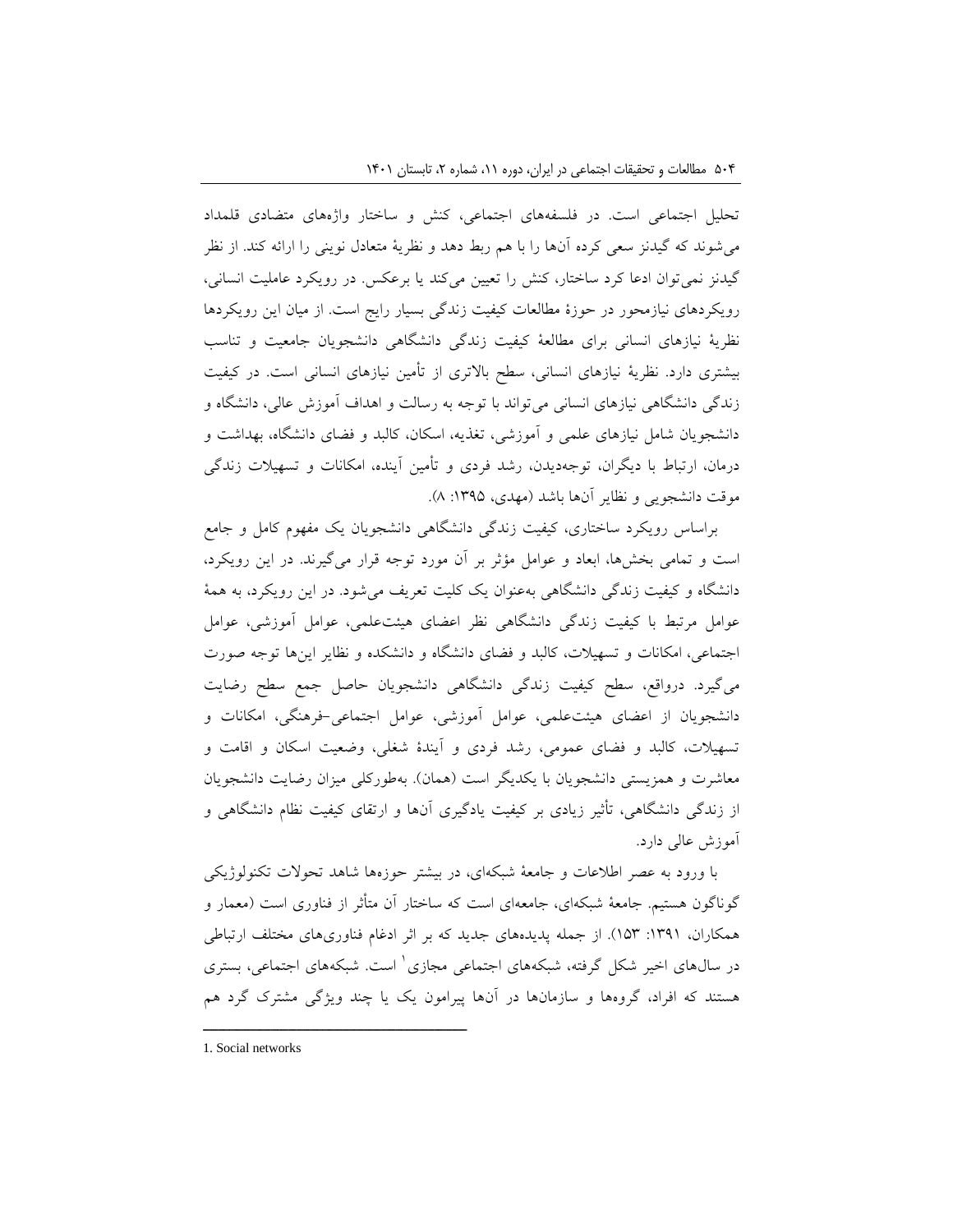میآیند و اطالعات، مطالب و محتواهای خود را با یکدیگر به اشتراک میگذارند. سرعت رشد این شبکهها به حدی است که مجموع کاربران معروفترین شبکههای اجتماعی اینترنت، به بیشتر از یک میلیارد نفر رسیده است. شبکههای اجتماعی در ایران نیز در حال گسترش روزافزون بهویژه در بین نوجوانان و جوانان است (رضوانی و عجم، ۱۳۹۵: ۳۴). نتایج پژوهشهای مختلف نشان میدهد بیش از همه جوانان و دانشجویان هستند که از رسانهها بهطورکلی و شبکههای اجتماعی استفاده میکنند و بهنوعی در درون آنها زندگی میکنند؛ بهطوریکه تصور جهانی بدون این شبکهها برای آنها غیرممکن شده است (روسن و همکاران، ۲۰۱۳: ۶؛ وانگ' و همکاران، ۲۰۱۵: ۴۱). نتایج پژوهشهای مختلفی بیانگر آن است که شبکههای اجتماعی در عین اینکه میتوانند پتانسیل بسیار باالیی در آموزش داشته باشند، نگرانیهای زیادی هم در امر آموزش و تحصیل ایجاد کردهاند؛ چرا که استفادۀ بیرویه در جهت اهداف مختلف، اعم از تفریح، وقتگذرانی یا دالیل دیگر میتواند بر عملکرد تحصیلی فرد تأثیر جدی ایجاد کند (اکبری و همکاران، ۱۳۹۶: ۵۸۷).

وقتی رسانههای اجتماعی ظاهر شدند، جهان درواقع به دو بخش آنالین و آفالین تقسیم شد. رسانههای اجتماعی به ما درجهت برقراری ارتباط با مردم دیگر در سایر نقاط جهان کمک بسیار میکنند. رسانههای اجتماعی زندگی را بسیار ساده و نزدیک کرده است (گیلبرت و همکاران <sup>۳</sup>، :2018 27(. شبکههای اجتماعی آنالین از جمله محبوبترین و عمومیترین سرویسهای ارائهشده در فضای مجازی است. از جمله محبوبترین این شبکههای اجتماعی میتوان به فیسبوک<sup>۲</sup>، توییتر<sup>۹</sup>، واتساپ<sup>۲</sup> و اسکایپ<sup>۷</sup>اشاره کرد؛ برای مثال شبکهٔ اجتماعی فیسبوک<sup>^</sup> ماهیانه دارای ۱/۷۹ میلیارد کاربر فعال در سراسر جهان است (سامسون<sup>۹</sup> و همکاران، ۲۰۱۷: ۵۶).

در زمینۀ نقش رسانههای جمعی و بهطورکلی فضای مجازی در رفتار مخاطبان، افراد مختلفی به طرح نظریاتی پرداختهاند. گربنر`` و همکاران (۱۹۸۰) در دانشگاه پنسیلوانیا اظهار

1. Rosen

- 2. Wang
- 3. Gilbert 4. Facebook
- 5. Twitter
- 6. WhatsApp
- 7. Skype
- 8. Facebook
- 9. Samson
- 10. Gerbner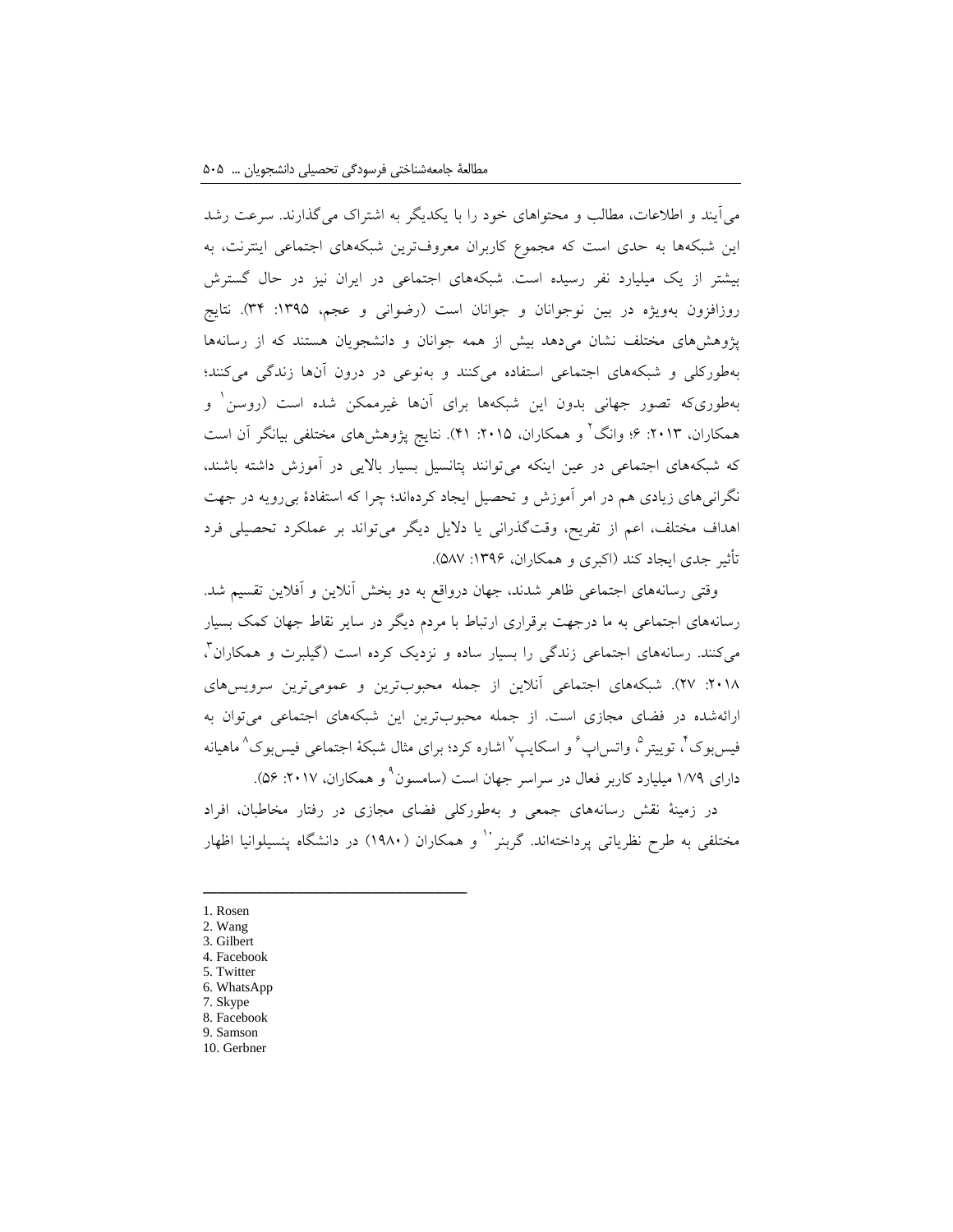کردند که اثرات کاشتی رسانههای جمعی در جامعۀ جدید بهخوبی مشهود است. این نظریه در بررسی ارتباط رسانهها و تأثیرات آنها، عقالنی درنظر گرفته شده است )بخشیزاده، :1400 ۲۸۸). بنا بر نظریۀ کاشت ٰ، تلویزیون در گزارشگری خود به ابلاغ پیامهای بههمهپیوستهای گرایش دارد که درسهای یکسانی را بارها به نمایش درمیآورند. از نظر گربنر، رسانهها به ارائۀ دیدگاههای همشکل و کموبیش یکسان از واقعیت اجتماعی تمایل دارند و مخاطبان آنها نیز بر اساس چنین سازوکاری فرهنگپذیر میشوند. گربنر تا آنجا پیش میرود که میگوید رسانهها، بهویژه تلویزیون، بهدلیل نظم و هماهنگی در ارائۀ پیام در طول یک زمان مشخص، از قدرت تأثیرگذاری فراوانی برخوردارند؛ بهطوریکه باید آنها را شکلدهندۀ جامعه دانست )مهرداد، 1380(. با مرور مطالب مذکور در بخش مبانی نظری، باید گفت فرسودگی تحصیلی دانشجویان یکی از مباحثی است که از عوامل مختلف اجتماعی، روانی و فرهنگی تأثیر میپذیرد. میزان رعایت عدالت آموزشی در دانشگاه از سوی استادان یا مسئوالن و کارکنان دانشگاه، کیفیت زندگی دانشگاهی و بهطورکلی رسانه، از جمله عوامل مرتبط با فرسودگی تحصیلی دانشجویان محسوب میشود.

## **روششناسی پژوهش**

با توجه به ماهیت موضوع، روش مورد استفاده در تحقیق حاضر پیمایشی و از نوع مقطعی است و نوع پژوهش نیز کاربردی و واحد تحلیل نیز فرد )دانشجویان دانشگاه تبریز( است. جامعۀ آماری پژوهش، کلیۀ دانشجویان دانشگاه تبریز (طبق آخرین آمار ۲۰،۹۹۷ نفر) هستند. با استفاده از فرمول کوکران، 275 نفر با استفاده از نمونهگیری طبقهای متناسب با حجم بهعنوان حجم نمونه انتخاب شدند. ابزار مورد استفاده برای گرداوری دادهها پرسشنامه است که شامل سؤاالتی دربارۀ هرکدام از متغیرهای مستقل و همچنین متغیر وابسته است. در بررسی متغیر فرسودگی تحصیلی از پرسشنامۀ استاندارد برسو و همکاران )1997(، متغیر عدالت آموزشی از پرسشنامۀ گلپرور )1389(، متغیر کیفیت زندگی دانشگاهی و میزان استفاده از رسانه از پرسشنامۀ محققساخته استفاده شده است.

بهمنظور تجزیه و تحلیل دادهها از نرمافزار SPSS استفاده شد. تعیین پایایی گویههای متغیرهای تحقیق به کمک ضریب آلفای کرونباخ صورت گرفت که مقدار آن برای متغیر

<sup>1.</sup> Cultivation theory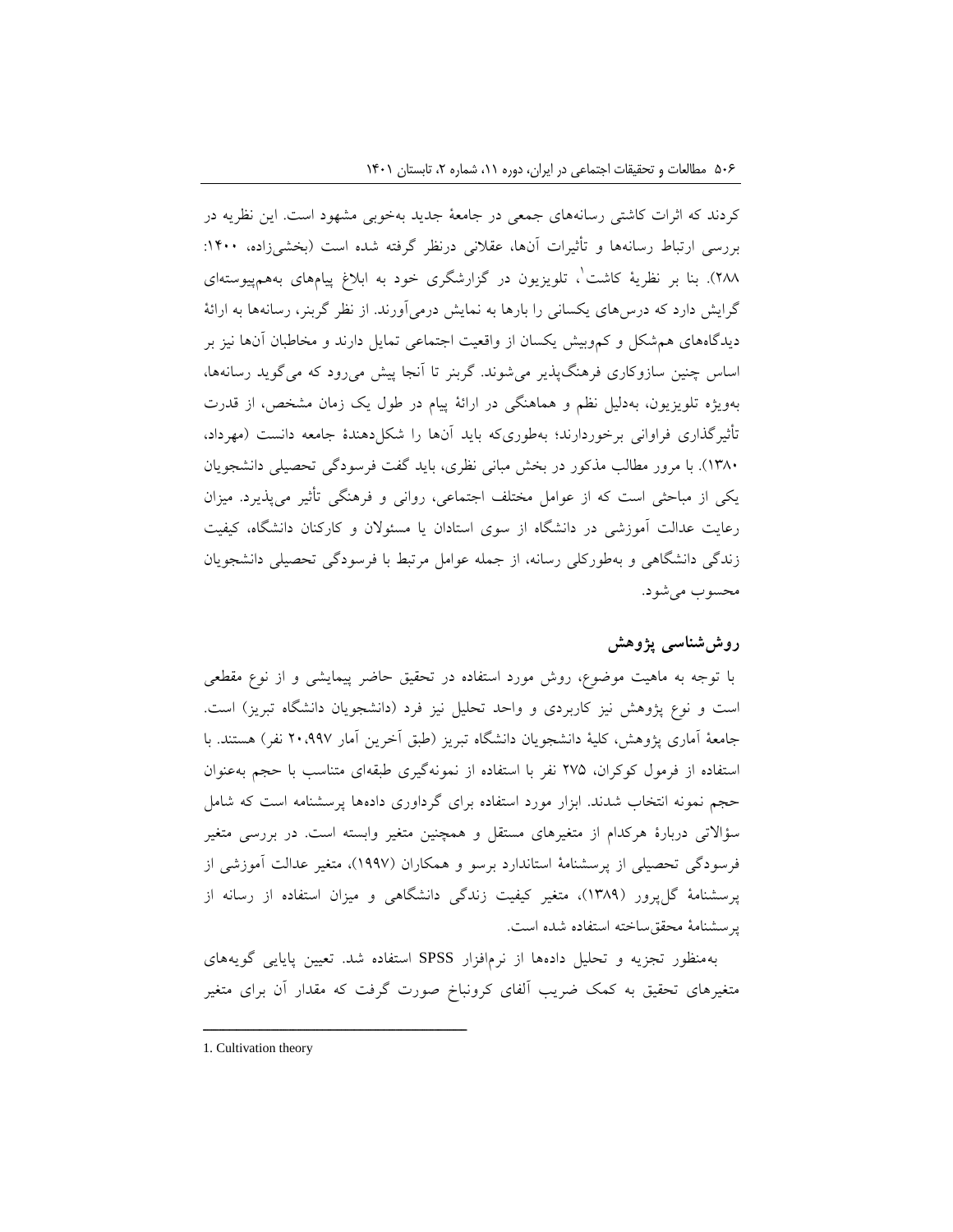فرسودگی تحصیلی ۰/۶۲۵ عدالت آموزشی ۰/۸۰۶، کیفیت زندگی دانشگاهی ۰/۹۴۸ (کیفیت خدمات آموزشی و اعضای هیئتعلمی ،0/927 کیفیت امکانات و تسهیالت دانشگاهی 0/913( است.

#### **یافتههای پژوهش**

در بررسی توزیع فراوانی پاسخگویان در متغیرهای زمینهای پژوهش میتوان گفت 52 درصد از پاسخگویان زن و 48 درصد مرد هستند. همچنین 86 درصد از پاسخگویان مجرد و 14 درصد متأهلاند. درنهایت در بررسی توزیع فراوانی پاسخگویان در متغیر وضعیت اشتغال نیز میتوان گفت 12 درصد از پاسخگویان کارمند بخش خصوصی، 5 درصد دارای شغل آزاد، 81 درصد محصل و 2 درصد خانهدار هستند. نتایج این بررسی در جدول 1 درج شده است.

| درصد        | فراوانبي               | طبقات            | نام متغیر     |
|-------------|------------------------|------------------|---------------|
| ۵۲          | ۱۴۲                    | زن               | جنس           |
| ۴٨          | $\gamma \gamma \gamma$ | مر د             |               |
| $\cdots$    | <b>YVQ</b>             | کل               |               |
| $\Lambda$ ۶ | $\gamma \gamma \gamma$ | مجر د            | وضعيت تأهل    |
| $\gamma$    | ۳٨                     | متأهل            |               |
| $\cdots$    | <b>YVQ</b>             | کل               |               |
| $\gamma$    | ٣٢                     | كارمند بخش خصوصي |               |
| ۵           | ۱۵                     | شاغل آزاد        | اشتغال ياسخگو |
| $\wedge$    | ۲۲۴                    | محصل             |               |
| ۲           | ۴                      | خانەدار          |               |
| ۱۰۰         | ۲۷۵                    | کل               |               |
|             |                        |                  |               |

**جدول .۱ توصیف آمارههای مربوط به متغیرهای زمینهای**

در جدول 2 اطالعات توصیفی متغیرهای مستقل و وابسته پژوهش ذکر شده است. این جدول دربرگیرندۀ کمینه و بیشینۀ پاسخها، میانگین و انحراف استاندارد پاسخهای ارائهشده است که در ادامه قابل مشاهده است.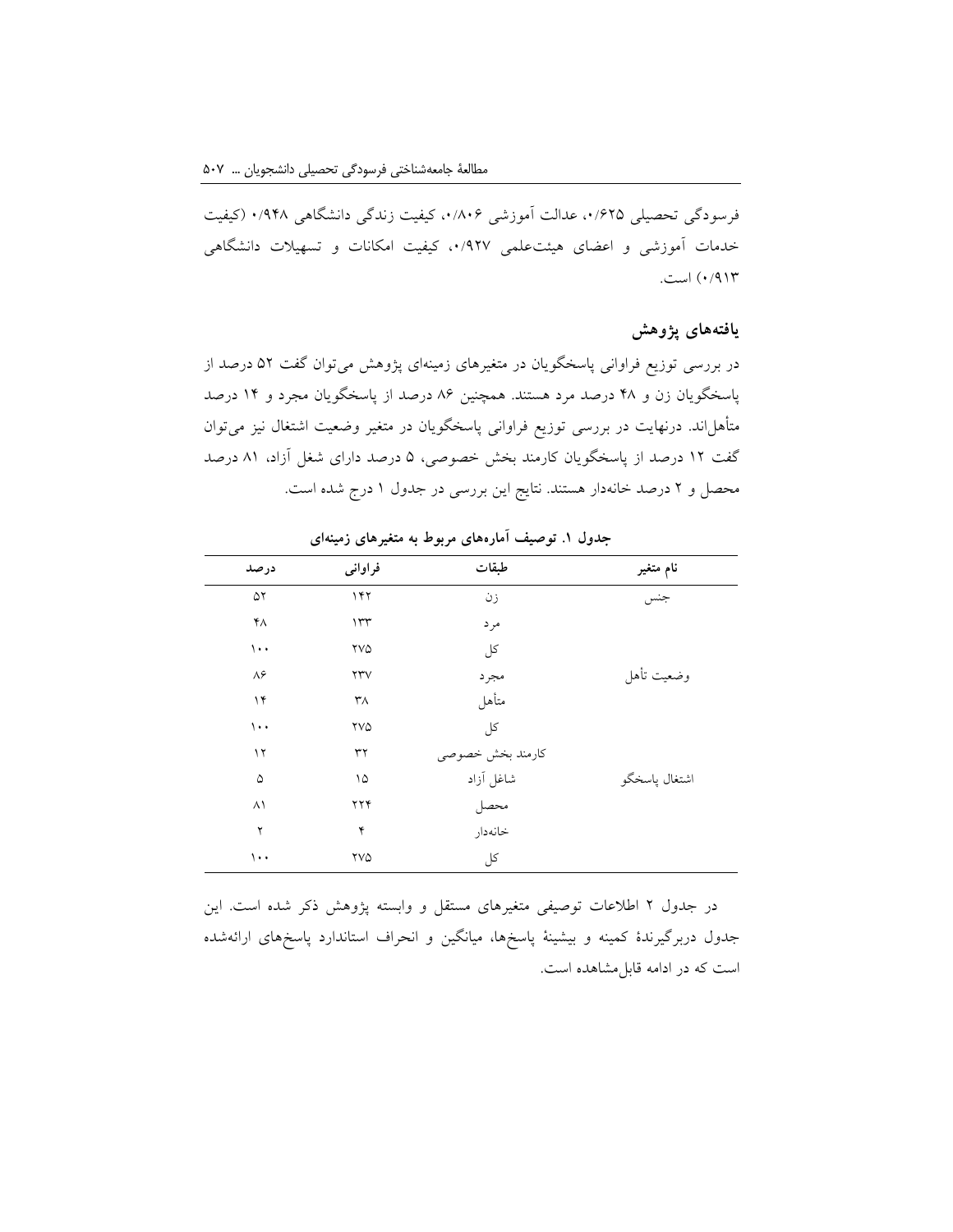|               | - - -<br>.         | - -      | ----   |       |                                |
|---------------|--------------------|----------|--------|-------|--------------------------------|
| میانگین درصدی | انحراف استاندارد   | ميانگين  | بيشينه | كمينه | متغير                          |
| ۵۶            | 4/yr               | $09/r$ . | ٧٧     | ۴۲    | فرسودگي تحصيلي                 |
| ۵۶            | 9/10               | fV/Y     | v٣     | ٣٢    | عدالت أموزشي                   |
| ۶۲            | 19/4               | 99/1     | ۱۰۹    | ٣۴    | کیفیت زندگی دانشگاهی           |
| ۴۱            | $\Lambda/\Delta$ 9 | Y9/Y     | ۴٧     | ۱۹    | میزان استفاده از رسانههای جمعی |

**جدول .۲ یافتههای توصیفی متغیرهای مستقل و وابستۀ پژوهش**

اطالعات جدول 2 نشان میدهد میانگین فرسودگی تحصیلی در بین دانشجویان 56 درصد، عدالت آموزشی 56 درصد، رضایت از کیفیت خدمات دانشگاهی 62 درصد و میزان استفاده از رسانه 41 درصد است؛ بنابراین میانگین فرسودگی تحصیلی، عدالت آموزشی و کیفیت زندگی دانشگاهی در بین دانشجویان باالتر از حد متوسط و میانگین میزان استفاده از رسانه در حد متوسط به پایین است.

در بررسی رابطۀ بین متغیرهای مستقل پژوهش با توجه به سطح سنجش متغیرهای پژوهش، از آزمونهای آماری متناسب استفاده شده است. با توجه به اینکه سطح سنجش متغیرهای عدالت آموزشی و میزان فرسودگی تحصیلی دانشجویان فاصلهای است، از آزمون ضریب همبستگی پیرسون استفاده شد. نتایج این بررسی در جدول 3 آمده است.

**جدول .۳ میزان ضریب همبستگی بین متغیرهای عدالت آموزشی و فرسودگی تحصیلی دانشجویان**

| سطح معناداری                | ضريب همبستگي                                                                 | نام متغيرها                         |
|-----------------------------|------------------------------------------------------------------------------|-------------------------------------|
| $\cdot$ / $\cdot$ + $\cdot$ | $ \cdot$ / $\uparrow$ $\uparrow$ $\uparrow$ $\stackrel{\text{\tiny def}}{=}$ | عدالت أموزشي و ميزان فرسودگي تحصيلي |

با توجه به نتایج مندرج در جدول 3 در بررسی میزان همبستگی بین متغیرهای عدالت آموزشی و فرسودگی تحصیلی دانشجویان میتوان گفت بین دو متغیر رابطۀ معکوس و نسبتاً قوی با ضریب همبستگی (۰/۴۴۳) وجود دارد که با توجه به سطح معناداری مشاهدهشده )0/000( میتوان گفت این رابطه در سطح معناداری 99 درصد معنادار است. به عبارت دیگر، با افزایش میزان عدالت آموزشی، از میزان فرسودگی تحصیلی دانشجویان کاسته میشود.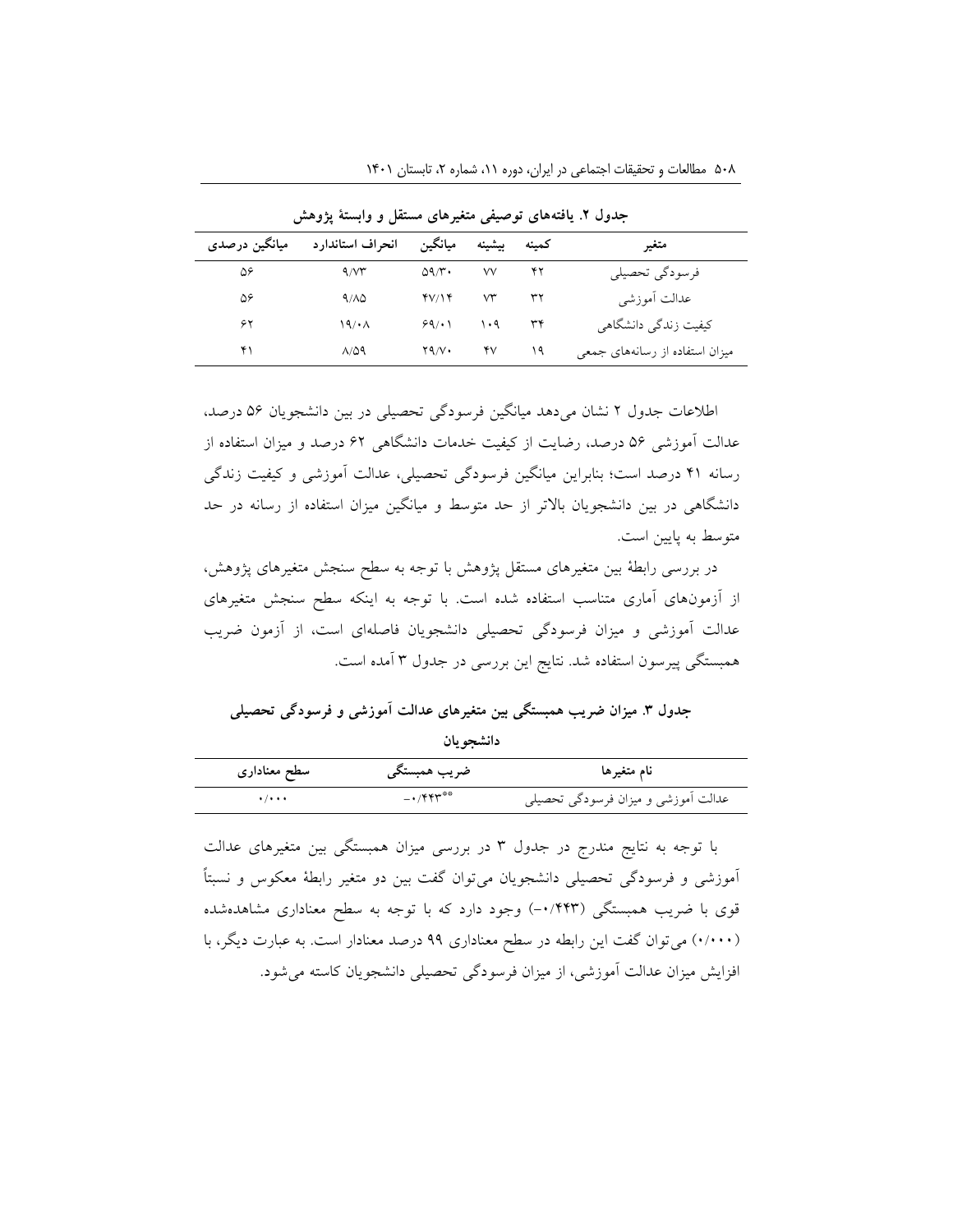در بررسی رابطۀ بین کیفیت زندگی دانشگاهی و میزان فرسودگی تحصیلی دانشجویان نیز با توجه به اینکه سطح سنجش هردو متغیر فاصلهای است، از آزمون ضریب همبستگی پیرسون استفاده شده است. نتایج این بررسی در جدول 4 آمده است.

**جدول .۴ میزان ضریب همبستگی بین متغیرهای کیفیت زندگی دانشگاهی و ابعاد آن و فرسودگی تحصیلی دانشجویان**

| سطح معنادارى                | ضريب همبستگي                                     | نام متغيرها                           |
|-----------------------------|--------------------------------------------------|---------------------------------------|
| $\cdot$ / $\cdot$ $\cdot$   | $-10YV^{\ast\ast}$                               | کیفیت زندگی دانشگاهی و فرسودگی تحصیلی |
| $\cdot/\cdot\cdot\cdot$     | $- \cdot / \mathfrak{r} \mathfrak{h}^{\ast\ast}$ | کیفیت خدمات آموزشی و اعضای هیئت علمی  |
| $\cdot / \cdot \cdot \cdot$ | $-1099$                                          | کیفیت امکانات و تسهیلات دانشگاهی      |

در بررسی میزان همبستگی بین متغیر کیفیت زندگی دانشگاهی و میزان فرسودگی تحصیلی دانشجویان با توجه به نتایج مندرج در جدول 4 میتوان گفت بین دو متغیر رابطۀ معکوس نسبتاً قوی (۵۲۷/-) و معنادار در سطح اطمینان ۹۹ درصد (۰/۰۰۰) وجود دارد. به عبارت دیگر، هرچه میزان کیفیت خدمات دانشگاهی افزایش مییابد، از میزان فرسودگی تحصیلی دانشجویان کاسته میشود.

**جدول .۵ ضریب همبستگی بین متغیرهای میزان استفاده از رسانه و ابعاد آن و فرسودگی تحصیلی دانشجویان**

| سطح<br>معناداري           | ضريب<br>همبستگي                          | نام متغيرها                                                          |
|---------------------------|------------------------------------------|----------------------------------------------------------------------|
| $\cdot/\cdot\cdot\cdot$   | $\cdot$ / $\mathsf{r} \vee \mathsf{v}^*$ | میزان استفاده از رسانه و فرسودگی تحصیلی                              |
| $\cdot/\cdot\cdot\cdot$   | $\cdot$ /۲۵۶**                           | میزان استفاده از رسانههای جمعی (دیداری، شنیداری) و فرسودگی<br>تحصيلي |
| $\cdot$ / $\cdot$ $\cdot$ | $\cdot$ /۳۷۵**                           | میزان استفاده از شبکههای اجتماعی و فرسودگی تحصیلی                    |

با توجه به نتایج مندرج در جدول ۵، در بررسی میزان همبستگی بین میزان استفاده از رسانه و فرسودگی تحصیلی دانشجویان، نتایج نشانگر وجود رابطۀ مثبت )0/377( و معنادار در سطح اطمینان 99 درصد است. به عبارت دیگر، با افزایش میزان استفاده از رسانه، میزان فرسودگی تحصیلی دانشجویان نیز افزایش پیدا میکند. در بررسی میزان همبستگی بین میزان استفاده از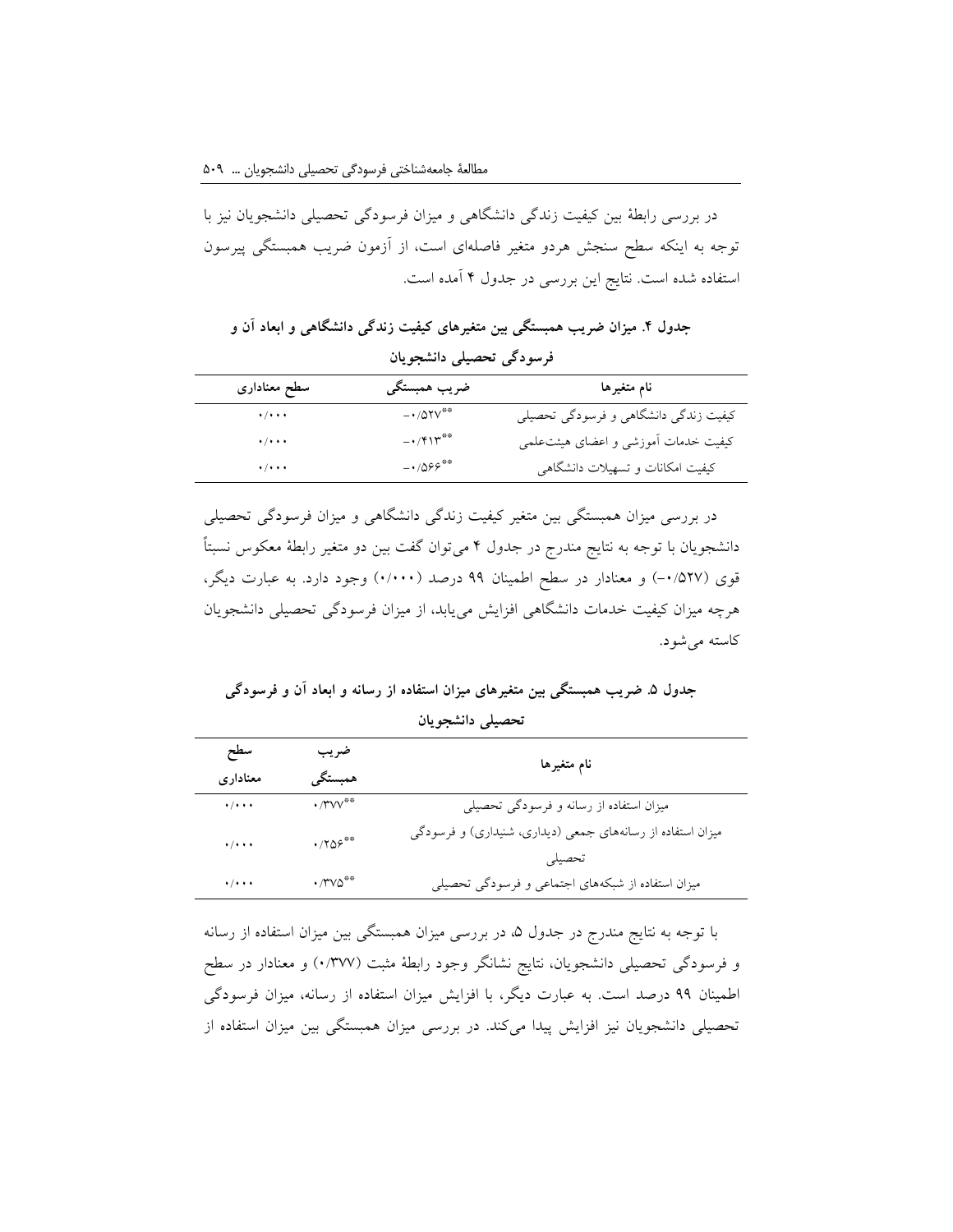رسانههای جمعی و میزان فرسودگی تحصیلی دانشجویان نیز نتایج نشان میدهد بین دو متغیر رابطۀ مثبت )0/377( و معنادار در سطح اطمینان 99 درصد )0/000( و همچنین بین استفاده از شبکههای اجتماعی و میزان فرسودگی تحصیلی دانشجویان رابطۀ مثبت )0/566( و معنادار در سطح اطمینان ۹۹ درصد (۱/۰۰۰) وجود دارد.

**بررسی تفاوت میانگین متغیر وابسته برحسب متغیرهای زمینهای پژوهش** از جمله متغیرهای زمینهای پژوهش که در این مطالعه بررسی شده، متغیر جنسیت و وضعیت تأهل است. با توجه به اینکه سطح سنجش متغیر جنسیت و وضعیت تأهل اسمی دوحالته و سطح سنجش میزان فرسودگی تحصیلی دانشجویان فاصلهای است، مناسبترین آزمون برای 1 بررسی میزان تفاوت میانگین، آزمون <sup>t</sup> با نمونههای مستقل است. طبق یافتههای این آزمون میتوان گفت میزان فرسودگی تحصیلی دانشجویان دو جنس )مرد و زن( متفاوت و معنادار است. با توجه به بررسی میانگین فرسودگی تحصیلی در بین زنان و مردان، نتایج بیانگر آن است که میانگین احساس فرسودگی در بین زنان (۵۸/۰۷۰۴) کمتر از مردان (۶۰/۶۱۶۵) است. در بررسی نتایج مربوط به تفاوت میانگین میزان فرسودگی تحصیلی دانشجویان برحسب متغیر وضعیت تأهل نیز نتایج نشان داد میانگین فرسودگی تحصیلی دانشجویان دانشگاه تبریز در بین افراد مجرد و متأهل تفاوتی ندارد.

از دیگر متغیرهای زمینهای مورد بررسی در این پژوهش، متغیرهای وضعیت اشتغال پاسخگو است. برای بررسی میزان تفاوت میانگین متغیر فرسودگی تحصیلی دانشجویان برحسب متغیر وضعیت اشتغال پاسخگو با توجه به اینکه سطح سنجش متغیر وضعیت اشتغال اسمی چندحالته است، از آزمون تحلیل واریانس یکطرفۀ <sup>F</sup> استفاده شده است که نشان میدهد میزان فرسودگی تحصیلی دانشجویان برحسب وضعیت اشتغال پاسخگو متفاوت )3/495=f )و معنادار در سطح اطمینان 95 درصد )0/016( است.

در ایجاد مدل رگرسیونی باید گفت متغیرهای عدالت آموزشی، کیفیت زندگی دانشگاهی و میزان استفاده از رسانه وارد مدل شدهاند که با توجه به جدول ۶، درمجموع ۴۷ درصد از تغییرات مربوط به فرسودگی تحصیلی را این سه متغیر تبیین میکنند و مابقی واریانس تبییننشده متأثر از متغیرهای دیگری است که در مدل تحقیق آورده نشدهاند.

<sup>1</sup> . Independent samples T-test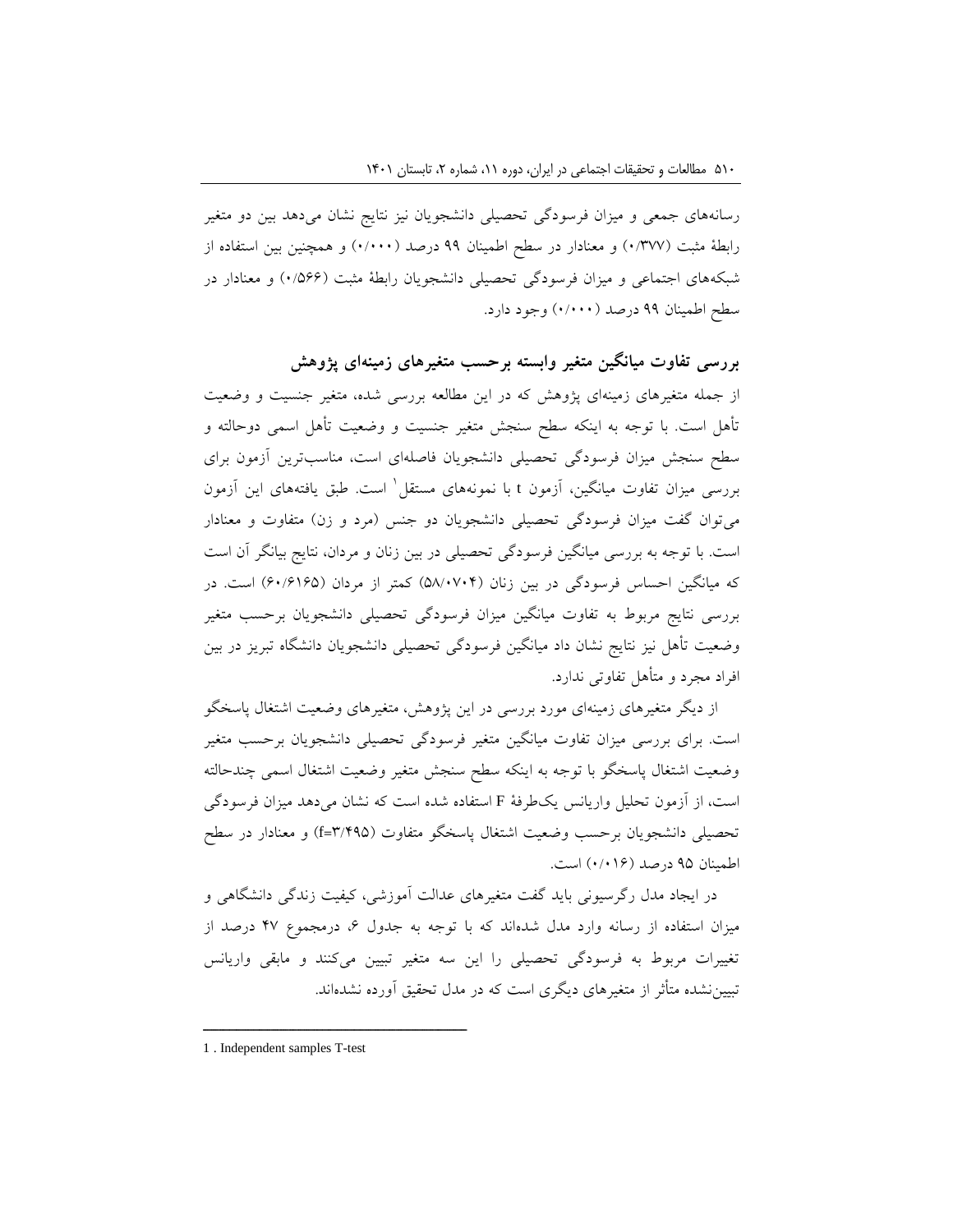| جدول ۶. نتایج ضرایب رگرسیونی چندگانه و تبیین کنندههای فرسودگی تحصیلی |                     |              |                         |  |
|----------------------------------------------------------------------|---------------------|--------------|-------------------------|--|
| دوربين واتسون                                                        | ضريب تعيين تعديلشده | ضريب تعيين   | ھمبستگ <i>ی</i> چندگانه |  |
| $Y \cdot 5$                                                          | $\cdot$ / FV F      | $\cdot$ /۴۸۰ | .7994                   |  |

همچنین با بررسی ضرایب <sup>b</sup> حاصل از انجام این آزمون میتوان گفت مقدار ضریب <sup>b</sup> متغیر کیفیت زندگی دانشگاهی )-0/112( است. به عبارت دیگر، به ازای 1 واحد تغییر در متغیر کیفیت زندگی دانشگاهی، 0/11 کاهش در میزان فرسودگی تحصیلی دانشجویان بهوجود میآید که این افزایش معنیدار )0/000( است. متغیر میزان استفاده از رسانه نیز با مقدار ضریب <sup>b</sup> )0/548( نشان میدهد به ازای 1 واحد تغییر در متغیر میزان استفاده از رسانه، میزان فرسودگی تحصیلی در پاسخگویان به میزان ۰/۵۴ افزایش پیدا میکند که این افزایش معنیدار (۰/۰۰۱) است. همچنین متغیر عدالت آموزشی با مقدار ضریب b( -0/406 )بیانگر آن است که به ازای 1 واحد تغییر در متغیر عدالت آموزشی، میزان فرسودگی تحصیلی در پاسخگویان به میزان 0/40 کاهش پیدا می کند که این کاهش معنیدار (۰/۰۰۰) است.

# **بحث و نتیجهگیری**

این پژوهش با هدف بررسی عوامل اجتماعی مرتبط با میزان فرسودگی تحصیلی دانشجویان دانشگاه تبریز به انجام رسیده است. نتایج بررسی میزان همبستگی بین متغیر عدالت آموزشی و میزان فرسودگی تحصیلی دانشجویان بیانگر آن است که بین دو متغیر همبستگی معکوس )-0/344( و معنادار در سطح اطمینان 99 درصد )0/000( وجود دارد. به عبارت دیگر، هرچه میزان عدالت آموزشی افزایش پیدا میکند، میزان فرسودگی تحصیلی دانشجویان کاهش پیدا میکند.

با مروری بر نظریات مرتبط با عدالت میتوان گفت عدالت در سه بعد عدالت توزیعی، رویهای و مراودهای قابلبررسی است و در این پژوهش هم سؤاالت به نحوی طراحی شده بود تا هر سه بعد عدالت را دربرگیرد. عدالت توزیعی به قضاوت دانشجویان دربارۀ برابری توزیع پاداشها، سطح تعامل یا فرصتهای ارتقا در یک بافت آموزشی اشاره دارد. عدالت رویهای به بررسی عادالنهبودن روند اتخاذ تصمیمهای مربوط به دانشجویان اشاره دارد و عدالت مراودهای هم ناظر بر نحوۀ برخورد و تعامل استادان و کادر آموزشی با دانشجویان مربوط است. از دید وبر، نابرابری اجتماعی در روابط اجتماعی انعکاس مییابد و مقصود از آن عبارت از این احتمال است که افراد بهصورتی تفاوتگذار و تبعیضی رفتار کنند. پیتر بالو نیز عدالت و برقراری آن را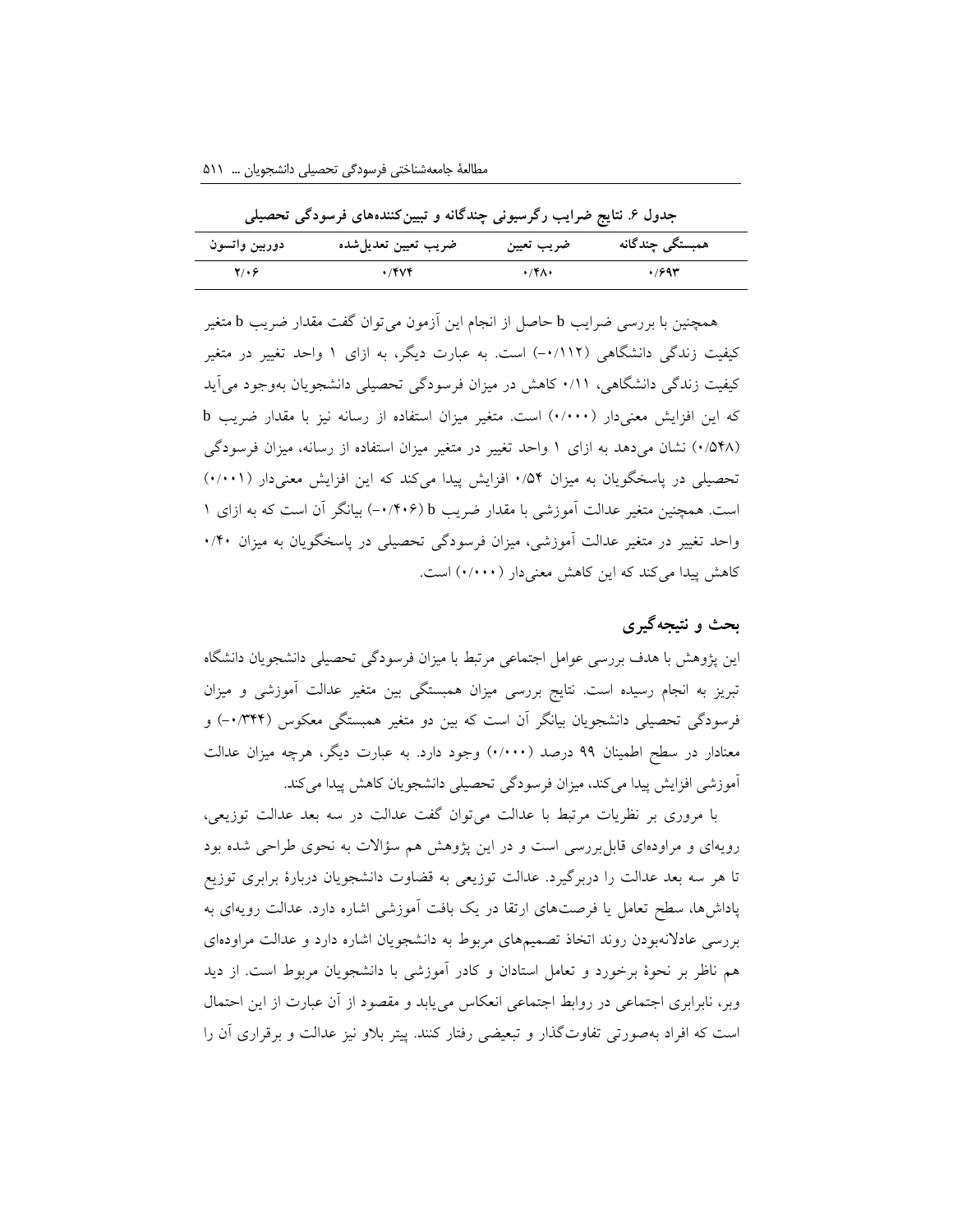شرط بسیار مهمی در بقای یک سازمان و عاملی بسیار تأثیرگذار در رفتار افراد موجود در آن سازمان میداند. از آنجا که هر سازمانی برای بقای خود نیازمند رضایتمندی افراد و نیروهای خود است، برقراری عدالت در درون یک سازمان در ابعاد مختلف آن ضروری بهنظر میرسد. اگر کالس را سازمانی بدانیم که حیات و پایداری آن وابسته به وجود پیوندی قوی میان اجزا و عناصر تشکیل دهندۀ آن است، رعایتنکردن عدالت در آن می تواند موجب جدایی و دوری این اجزا از یکدیگر شود و درنهایت رشتههای پیوند میان این اجزا را از بین ببرد. کارکنان سازمان (دانشجویان) به برابری ادراکشده از تصمیمات تخصیص منابع -مثل سطح پرداختی به شخص (عدالت توزیعی)، رویههایی که تصمیمات توزیع براساس آن انجام شدهاند (عدالت رویهای)، برابری در رفتار با افراد در طول اجرای رویهها (عدالت مراودهای)– حساس اند و به آن واکنش نشان میدهند. دانشگاهها و بهویژه استادان برای اینکه بتوانند رفتارهای عادالنه و نیز احساس عدالت را در دانشجویان ایجاد و تقویت کنند، باید بتوانند توجه و رضایت آنان را در کالس جلب و آنها را با اهداف کالس همسو کنند و از این طریق عملکرد تحصیلی آنان را بهبود بخشند. این نتیجه همسو با نتایج تحقیقات مرزوقی و همکاران )1392(، یوسفی و همکاران )1397( و سالمو و همکاران )2008( است؛ محققان در تحقیقات خود به نقش مهم عدالت آموزشی در میزان فرسودگی تحصیلی دانشجویان اشاره کردهاند.

بررسی نتایج مربوط به میزان همبستگی بین متغیر میزان کیفیت زندگی دانشگاهی و فرسودگی تحصیلی دانشجویان نیز بیانگر وجود همبستگی معکوس در بعد کیفیت خدمات آموزشی و اعضای هیئت علمی (۵۲۷–) و کیفیت امکانات و تسهیلات دانشگاهی (۵۶۶-) است. به بیانی دیگر، هرچه میزان رضایت از کیفیت خدمات آموزشی و امکانات و تسهیالت دانشگاهی افزایش مییابد، از میزان فرسودگی تحصیلی دانشجویان کاسته میشود. کیفیت زندگی مقولهای چندبعدی و چندوجهی است که تبیین آن بهعنوان مجموعهای بههمپیوسته نیازمند بررسی کلیۀ عوامل و متغیرهای فیزیکی، اقتصادی، اجتماعی، جسمانی، روانی و فلسفی در ارتباط متقابل با یکدیگر است. در زمینۀ کیفیت زندگی دانشگاهی و ابعاد آن، گیدنز با رویکرد ساختاری به بررسی کیفیت زندگی دانشگاهی و ابعاد آن میپردازد. در این رویکرد، همۀ عوامل مرتبط با کیفیت زندگی دانشگاهی اعم از عوامل آموزشی، اجتماعی و امکانات و تسهیالت دانشگاهی بهعنوان ابعاد کیفیت زندگی در دانشگاه مورد توجه قرار گرفته است. این نتیجه همسو با نتایج تحقیقات شیخالاسلامی و همکاران (۱۳۹۴) و راهدار و همکاران (۲۰۱۹)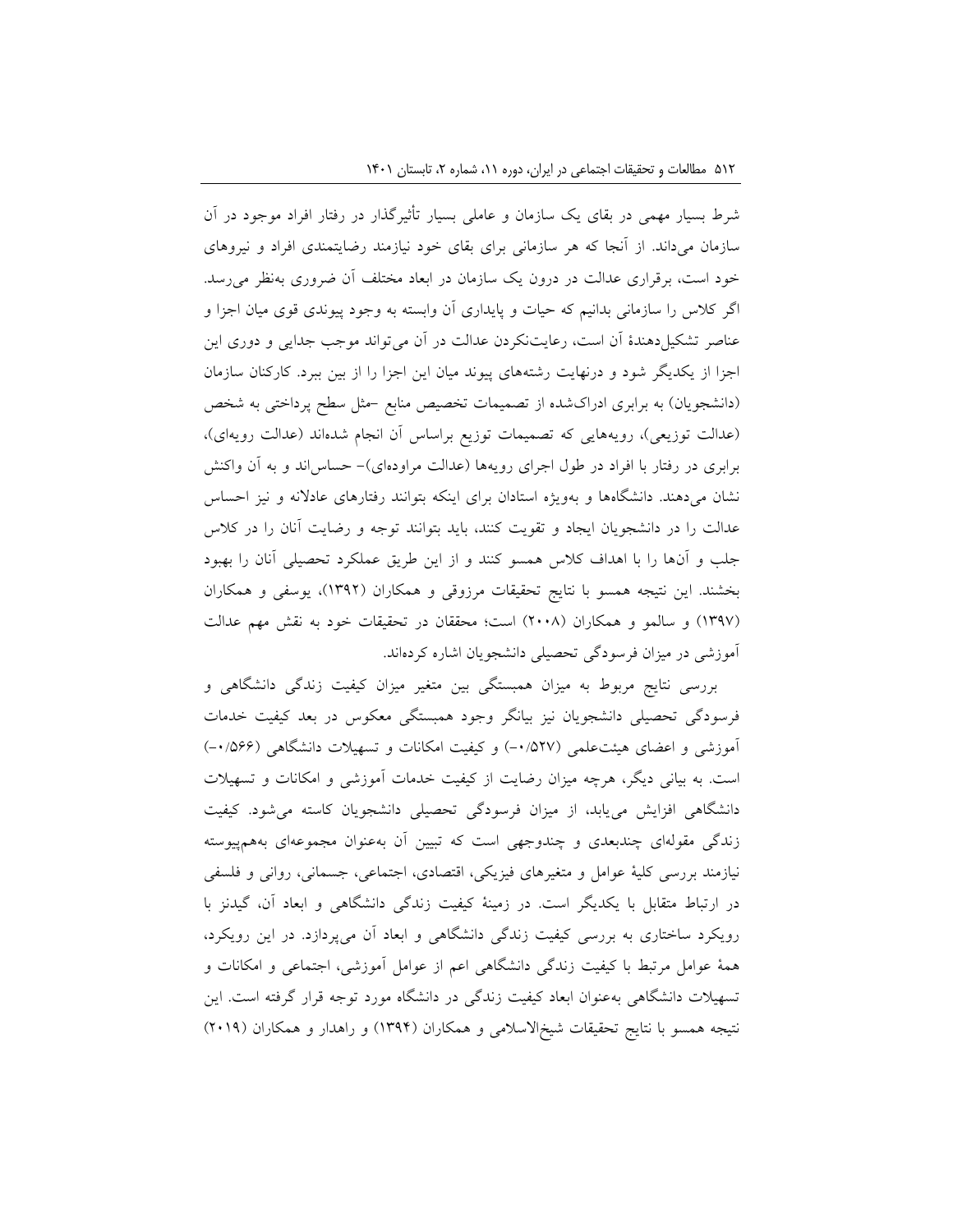است که در این پژوهشها نیز محققان به وجود رابطۀ معکوس بین کیفیت زندگی دانشگاهی و میزان فرسودگی تحصیلی دانشجویان اشاره کردهاند.

درنهایت در بررسی میزان همبستگی بین میزان استفاده از رسانه و فرسودگی تحصیلی دانشجویان نتایج بیانگر وجود رابطۀ مثبت )0/377( و معنادار در سطح اطمینان 99 درصد است. بدینترتیب با افزایش میزان استفاده از رسانه، میزان فرسودگی تحصیلی دانشجویان نیز افزایش پیدا میکند. براساس نظریۀ کاشت و گربنر، رسانهها بهویژه تلویزیون، بهدلیل نظم و هماهنگی در ارائۀ پیام در طول یک زمان مشخص، از قدرت تأثیرگذاری فراوانی برخوردارند؛ بهطوریکه باید آنها را شکلدهندۀ جامعه دانست. این نتیجه همسو با نتایج پژوهشهای حسینپور و همکاران )1395(، کوپنا و همکاران )2013( و اچاو و الرسون )2015( است که در تحقیقات مذکور به نقش استفاده از رسانه در فرسودگی تحصیلی دانشجویان اشاره داشتهاند.

در پایان با توجه به نتایج این پژوهش میتوان گفت با ایجاد فرصتهای عادالنۀ آموزشی برای دانشجویان از سوی دانشگاهها بهویژه استادان، ایجاد فرصت اظهارنظر درمورد تصمیمات مربوط به دانشجویان و همکاری نزدیک دانشگاه با تشکلهای دانشجویی، تعیین مرجع رسمی رسیدگی به شکایات دانشجویان با توجه به اصل بیطرفی بهنوعی میتوان در راستای گسترش عدالت آموزشی و بالطبع کاهش احساس فرسودگی تحصیلی در دانشجویان قدم مثبتی برداشت. همچنین با اختصاص بودجۀ الزم و کافی برای ارتقای امکانات و تسهیالت دانشگاهی، اتخاذ تصمیمهایی در راستای حمایت هرچه بیشتر و بهتر از دانشجو از سوی دانشگاه، نظارت مستمر بر سطح علمی استادان شاغل در دانشگاه، نظارت دقیق و مستمر بر عملکرد کارمندان شاغل در بخشهای اداری مرتبط با دانشجویان در دانشگاه میتوان به ارتقای کیفیت زندگی دانشگاهی در ابعاد مختلف آن کمک کرد و با توجه به نقش مثبت کیفیت زندگی دانشگاهی در کاهش فرسودگی تحصیلی به تشویق دانشجویان بهمنظور اجرای هرچه بهتر عملکرد تحصیلی اهتمام ورزید. درنهایت با توجه به اینکه قشر جوان و دانشجویان یکی از مخاطبان اصلی رسانههای جمعی محسوب میشوند و با توجه به نتایج این پژوهش و تحقیقات انجامشده، استفادۀ نادرست و بیشاز اندازه از رسانههای جمعی و شبکههای اجتماعی دارای نقشی مثبت در افت عملکرد تحصیلی و ایجاد فرسودگی تحصیلی در بین دانشجویان است، پیشنهاد میشود در محتوای واحدهای درسی مانند مهارتهای زندگی و... استادان دانشگاه به آسیبهای اجتماعی و فردی رسانهها اشارهای داشته باشند. همچنین برگزاری کارگاههای آموزشی، نمایشگاه و دادن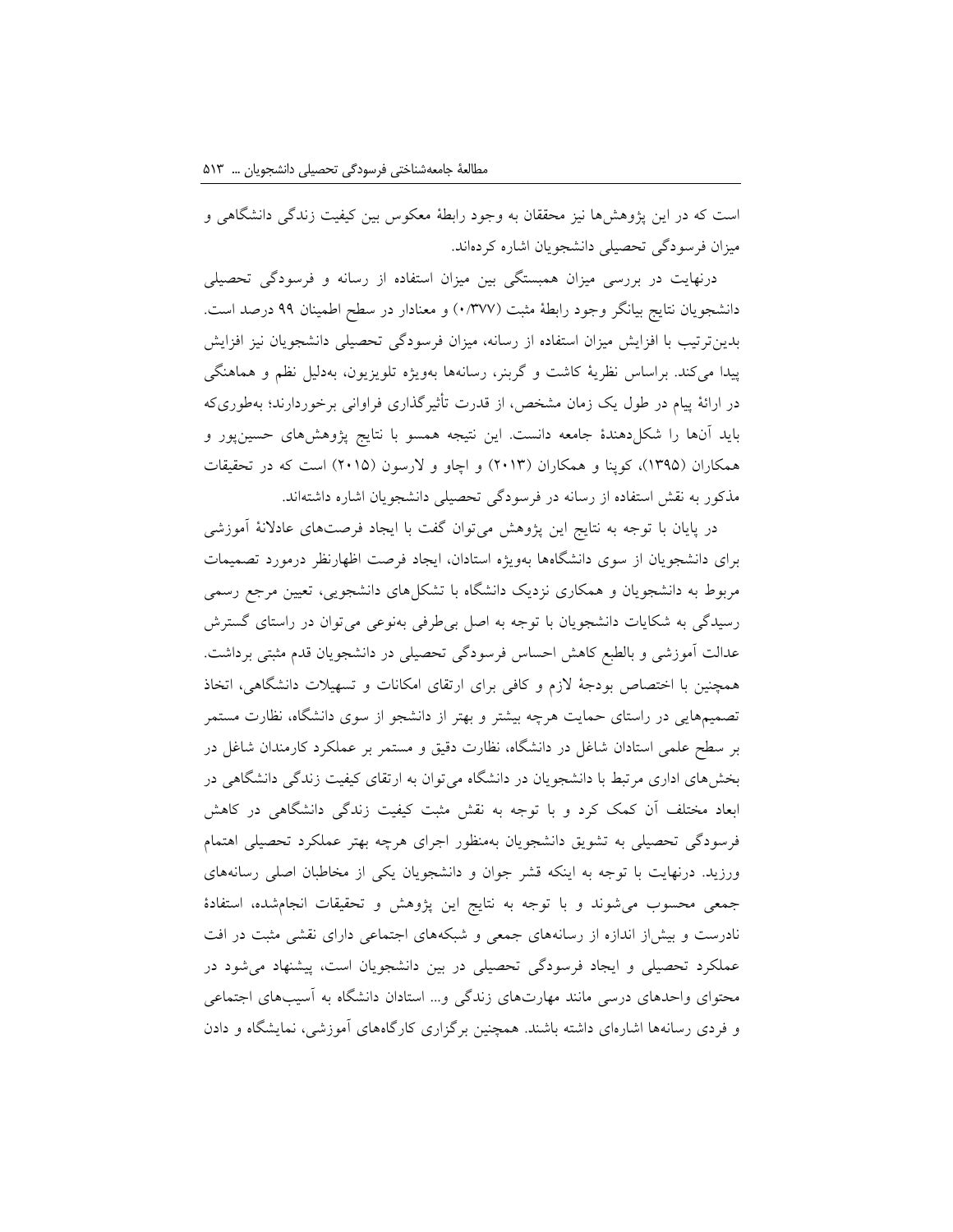کتابچه و بروشور در حوزۀ آسیبهای موجود در این حوزه به دانشجویان از دیگر اقدامات مثبت در این زمینه محسوب میشوند.

### **منابع**

- آقایوسفی، علیرضا، فتحی آشتیانی، علی، علیاکبری، مهناز، و حمیدرضا ایمانیفر )1394(، »اثربخشی ساختارگرایی بر تعارضات زناشویی، سبکهای اسناد و بهزیستی اجتماعی«**، روانشناسی بالینی و شخصیت**، شمارۀ :2 .115-128
- آهو خوش، پروانه و امیرحسین علیبیگی )1396(، »عاملهای تأثیرگذار بر فرسودگی تحصیلی دانشجویان کشاورزی و منابع طبیعی دانشگاه رازی«، **پژوهش مدیریت آموزش کشاورزی**، شمارۀ  $.00 - YY. Y$
- اکبری، الهام، شکوهی، شاهین، و مهدی اکبری گلزار )1396(، »اعتیاد به شبکههای اجتماعی موبایلی و عملکرد تحصیلی )مطالعۀ موردی: دانشجویان دانشگاه شیراز(«**، مطالعات جامعهشناختی**، شمارۀ :2 .609-585
- بخشی زاده، حسن (۱۴۰۰)، «ارتباط مصرف رسانهای و ترس از ارتکاب به جرم در میان شهروندان شهر تهران»، مطالعات تحقیقات اجتماعی در ایران، شمارۀ ١: ٢٧٧-٣١٢.
- حاتمیان، پیمان و مریم سپهرینژاد )1397(، »پیشبینی فرسودگی تحصیلی براساس دشواری تنظیم هیجان و حمایت اجتماعی در دانشجویان پرستاری«**، نشریۀ راهبردهای آموزش در علوم پزشکی**، شمارۀ :1 .65-59
- حسینپور، الهام، عسگری، علی، و محسن آیتی )1395(، »رابطۀ اعتیاد به اینترنت و تلفن همراه با فرسودگی تحصیلی دانشجویان»، فن آ**وری اطلاعات و ارتباطات در علوم تربیتی**، شمارۀ ۴: ۵۹- $.97$
- حقیقی، محمدعلی، احمدی، و حمید رامینمهر )1388(، »بررسی تأثیر عدالت آموزشی بر عملکرد کارکنان»، **مدیریت فرهنگ آموزشی**، شمارۀ ۲۰: ۷۹–۱۰۱.
- دیبایی صابر، محسن، و رضا میرعربرضی )1398(، »رابطۀ عدالت آموزشی ادراکشده با عملکرد تحصیلی دانشجویان»، م**دیریت فرهنگ سازمانی**، شمارۀ ۱: ۱۲۵-۱۴۳.
	- ریتزر، جورج )1393(، **نظریۀ جامعهشناسی**، ترجمۀ هوشنگ نایبی، چاپ اول، تهران: نشر نی.
		- زائر کعبه، رحیم )1397(، **گفتمانهای عدالت در ایران**، چاپ اول، تبریز: انتشارات تام آی.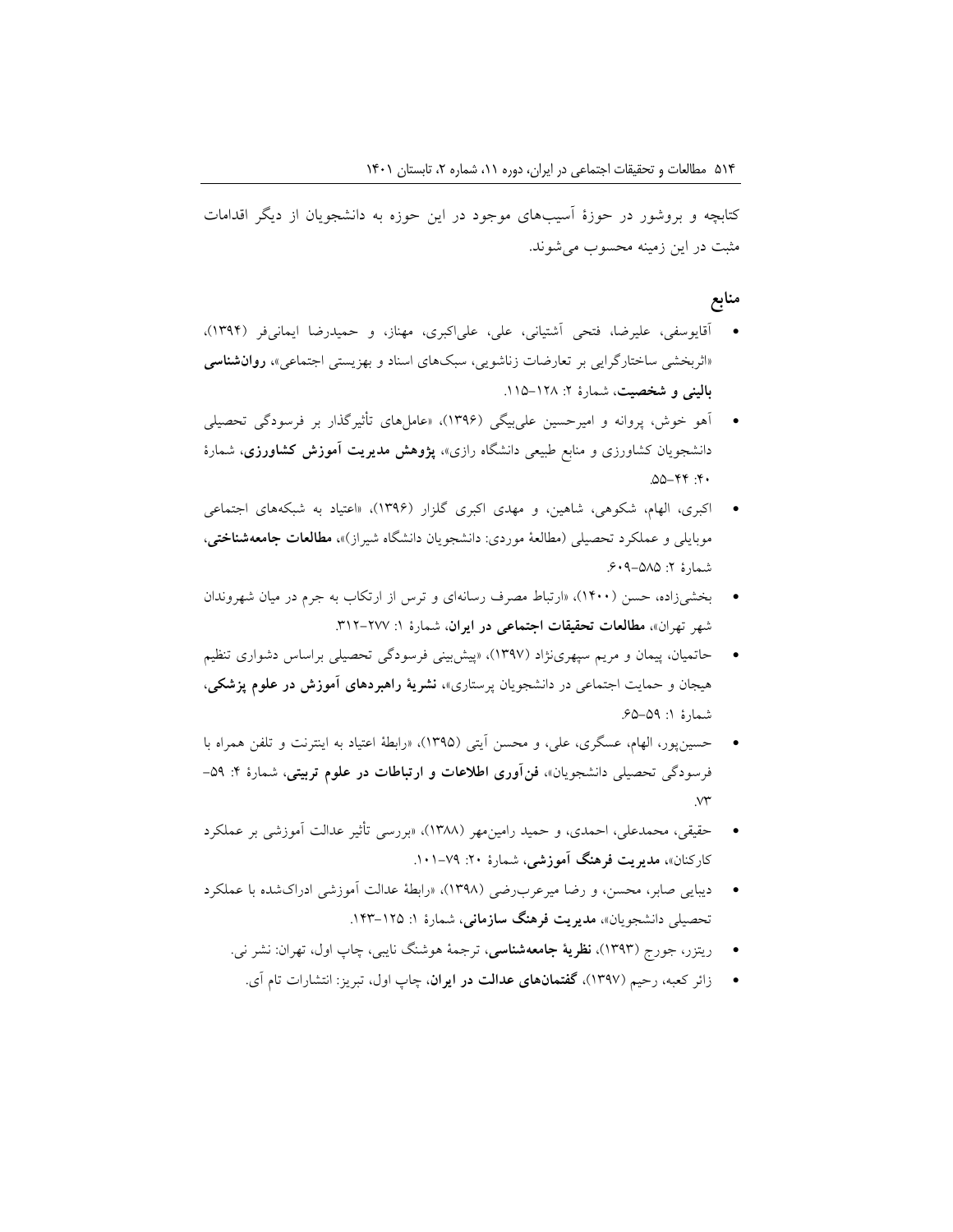- شیخاالسالمی، علی، کریمیانپور، غفار، و روناک ویسی )1393(، »پیشبینی فرسودگی تحصیلی براساس کیفیت زندگی دانشگاهی و امید به اشتغال در دانشجویان«، **روانشناسی تربیتی**، شمارۀ  $.67 - 70.79$
- عدلیپور، صمد، قاسمی، وحید، و مسعود کیانپور )1392(، »شبکۀ اجتماعی فیسبوک و هویت ملی جوانان»، **مطالعات ملی**، شماره ۴: ۱۴۱-۱۶۴.
- گلپرور، محسن )1389(، »بررسی نقش اخالق تحصیلی، عدالت و بیعدالتی آموزشی در رفتارهای مدنی-تحصیلی دانشجویان»، فصلنامۀ اندیشههای تازه در علوم تربیتی، شمارۀ ۵: ۲۶-۴۸.
- گیوریان، حسن (۱۳۹۱)، «بررسی تأثیر رسانه بر سرمایۀ اجتماعی»، **مطالعات رسانهای**، شمارۀ ۱۶:  $.79 - 79$
- محمدی، مهدی، کشاورزی، فهیمه، و الهام حیدری )1393(، »ارائۀ الگوی علی کیفیت محیط دانشگاه، انسجام تحصیلی و اجتماعی و فرسودگی تحصیلی«**، روشها و مدلهای روانشناختی**، شمارۀ 10: ١١-٢٨.
- مرزوقی، رحمتاله، حیدری، معصومه، و الهام حیدری )1392(، »بررسی رابطۀ عدالت آموزشی با فرسودگی تحصیلی دانشجویان دانشگاه علوم بهزیستی و توانبخشی«**، گامهای توسعه در آموزش پزشکی مرکز مطالعات و توسعۀ آموزش پزشکی**، شمارۀ :3 .334-328
- معمار، ثریا، عدلی پور، صمد، و فائزه خاکسار (۱۳۹۱)، «شبکههای اجتماعی مجازی و بحران هویت (با تأکید بر بحران هویتی در ایران)»، **مطالعات و تحقیقات اجتماعی در ایران**، شمارۀ ۴: ۱۵۵– .176
- مهدی، رضا )1395(، »کیفیت زندگی دانشگاهی دانشجویان )مطالعۀ موردی: دانشگاههای دولتی شهر تهران(**«، فصلنامۀ انجمن آموزش عالی ایران**، شمارۀ :3 .26-1
- وصالی، سعید، و محمدمهدی توکل )1391(، »بررسی تأثیر سرمایۀ اجتماعی بر کیفیت زندگی در شهر تهران«، **مطالعات شهری**، شمارۀ :2 .220-197
- همتی، رضا و اسما صادقی )1397(، »تحلیلی بر فرسودگی تحصیلی در میان دانشجویان دانشگاه اصفهان**«**، **بررسی مسائل اجتماعی ایران،** شمارۀ :2 .257-232
- یوسفی، نوریه، پاشا شریفی، حسن، و نسترن شریفی )1397(، »الگوی ساختاری فرسودگی تحصیلی براساس متغیرهای حمایت اجتماعی ادراکشده، عدالت آموزشی و انگیزش تحصیلی دانشجویان»، **روانشناسی کاربردی**، شمارۀ ٣: ۴۱۸-۴۳۸.